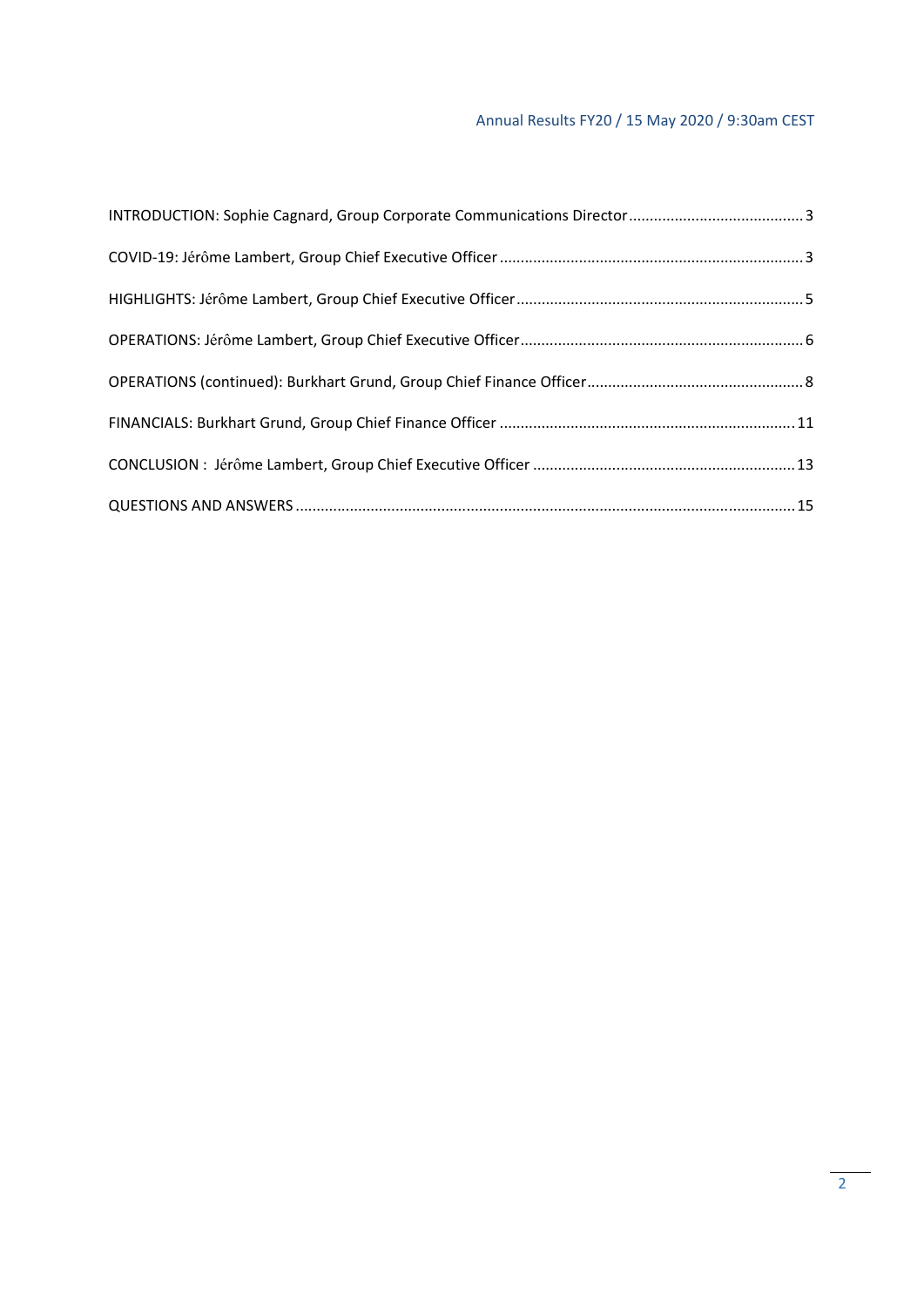Alessandro: Ladies and gentlemen, welcome to the financial year 2020 annual results presentation live webcast and conference call for Compagnie Financière Richemont. I am Alessandro, your call operator. The conference must not be recorded for publication or broadcast. At this time, it is my pleasure to hand over to Sophie Cagnard, Group Corporate Communications Director. Please go ahead.

## **INTRODUCTION:** Sophie Cagnard, Group Corporate Communications Director

Sophie CAGNARD: Thank you, Alessandro, and good morning. We hope that you, your families and your colleagues are all well in these difficult times, and while we are disappointed that we cannot host a physical meeting as originally planned, we are pleased that you are able to join the audio webcast of Richemont's 2020 annual results. This is Sophie Cagnard, and joining us today from Richemont, from different parts of the world, are Johann Rupert, Chairman, Jérôme Lambert, CEO, Burkhart Grund, CFO, Cyrille Vigneron, CEO of Cartier, and Nicolas Bos, CEO of Van Cleef & Arpels, as well as James Fraser, IR Executive. Jérôme will begin the presentation with a summary of our response to the Covid-19 pandemic, before taking you through last year's financial highlights and sales. Burkhart will then discuss the Maisons' key developments and Group financials. He will hand back to Jérôme for the conclusion, which will be followed by a review of all the questions that you kindly provided.

Today's presentation and company announcement are available on Richemont.com, and an archive of this audio webcast will be available on our website at 3pm Geneva time today. Before we begin, may I draw your attention to the disclaimer on our presentation and company announcement regarding forward-looking statements as defined in the United States Private Securities Litigation Reform Act of 1995. Thank you. I will now hand over to Jérôme.

## **COVID‐19:** Jérôme Lambert, Group Chief Executive Officer

Jérôme LAMBERT: Thank you, Sophie. Good morning, ladies and gentlemen. Thank you for taking the time to participate in today's presentation during this exceptional period for us all. I would like to start by taking you through the actions Richemont has taken in response to the spread of Covid-19. To deal with these unique and challenging times, we have adopted a fourstage approach, health and safety, business continuity, remediation and restart measures. First and foremost, the health, safety and wellbeing of our colleagues, clients, partners, communities have always been our top priority. From the outset, we have taken strict precautions, always in alignment with the World Health Organisation, governmental and local health authorities' guidelines. We have been in regular communication with our colleagues, in addition to providing a 24/7 helpline and wellbeing support. As the pandemic spread from Asia Pacific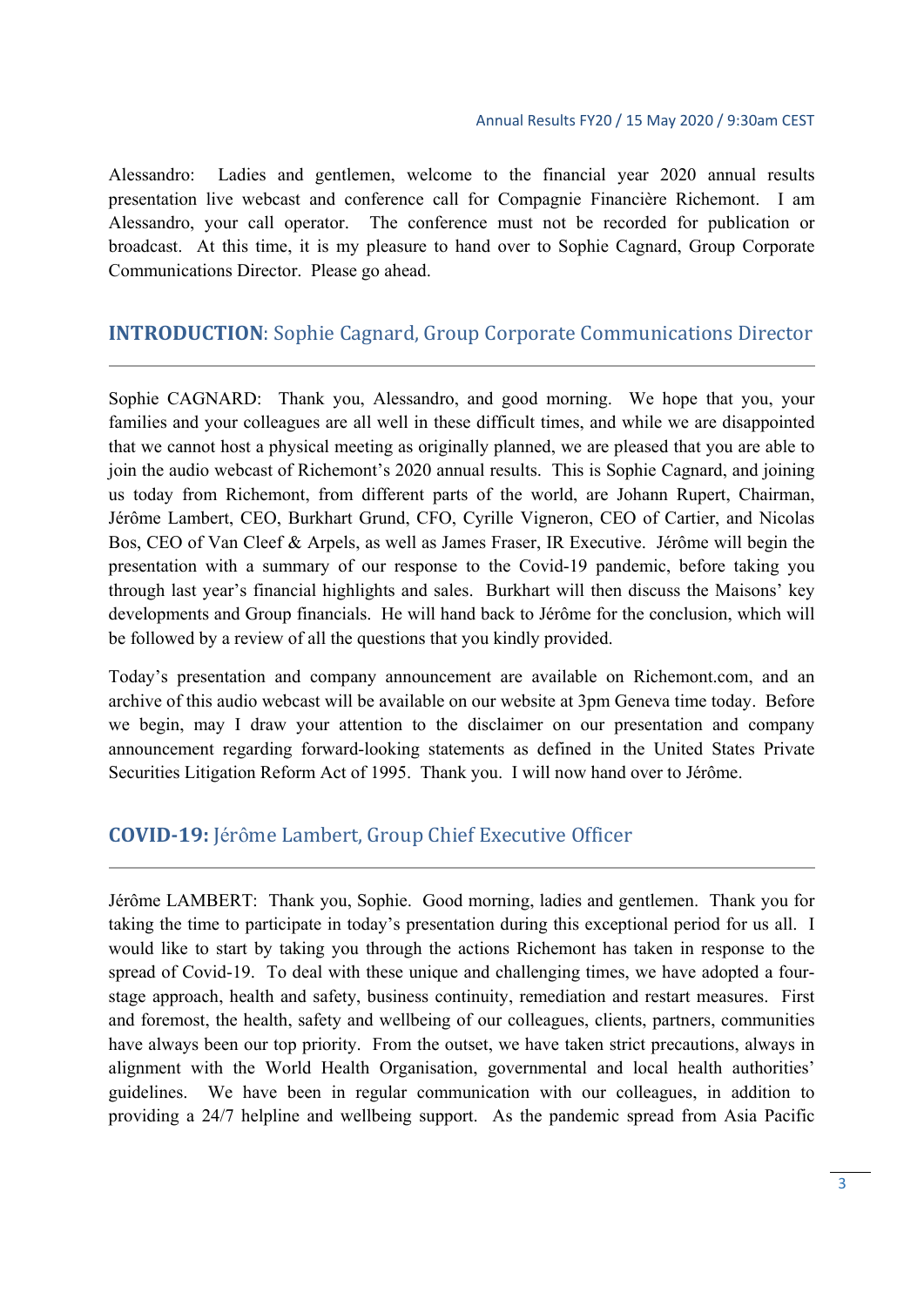across Europe and the Middle East and then to the Americas, we temporarily closed many of our boutiques and offices, some of our distribution centres, notably those at our Online Distributors, and most of our production facilities, either fully or partially.

At the end of March, following some reopening in Asia Pacific, close to 45% of our directly operated stores were closed. This figure rose to nearly three-quarters of our distribution when including external points-of-sale, with three regions, namely the Americas, Europe and Middle East, nearly completely closed. Throughout, Richemont has been committed to supporting the communities where we operate. In addition to our early donation to the Red Cross in Wuhan, around 100 support initiatives have been implemented throughout the Group by our Maisons and businesses. There are too many to list them here, but let me name a few. In Italy, our Richemont friends at Serapian have pledged over 1 million masks to medical staff and frontline workers in Italy, in addition to the masks they are providing for our colleagues and their families. YOOX NET-A-PORTER partnered with local charities in London, New York, Hong Kong and Milan to repurpose their delivery fleet and deliver thousands of packages containing food, medicine, additional items and personal protection equipment to those most in need and to hospitals. Cartier has made several donations to organisations and programmes worldwide, including Médecins Sans Frontières, Visiting Nurse Service of New York, the Red Cross Society of China and the Emirates Red Crescent.

The second set of measures we have taken relates to ensuring business continuity. We have kept our operations running at a minimal level, to be ready to gain momentum when the situation improves. A small number of production facilities remained open to serve essential operations and some distribution centres continued to serve our open stores and online customers, always following governmental and public health guidelines. Many of us have also embraced working remotely. The ramp-up from 1'000 to over 10'000 was done in less than 10 days, and our technology team has done an excellent job making this happen as quickly, and as smoothly as possible. Our past investments in digital infrastructure have allowed our teams to maintain direct contact with clients, either through our Maisons' websites, call centres or through social media channels. Our Maisons have swiftly embraced these new digital opportunities and we have therefore been able to generate increased sales via our websites, third-party websites and across multiple digital channels.

Before going through the remediation measures, whose benefits will flow through more in financial year '21 than in financial year '20, let me tell you what we estimate the pandemic impact is for the year under review. We estimate approximately €800 million on sales, around  $\epsilon$ 450 million on operating profit and some  $\epsilon$ 350 million on cash generation. Cash is our fortress. It allows us to stay agile and gives us the freedom to take a long-term view with our Maisons and businesses, keeping employment high and honouring our commitments to stakeholders. To this end, we promptly implemented a range of remediation measures for cash preservation: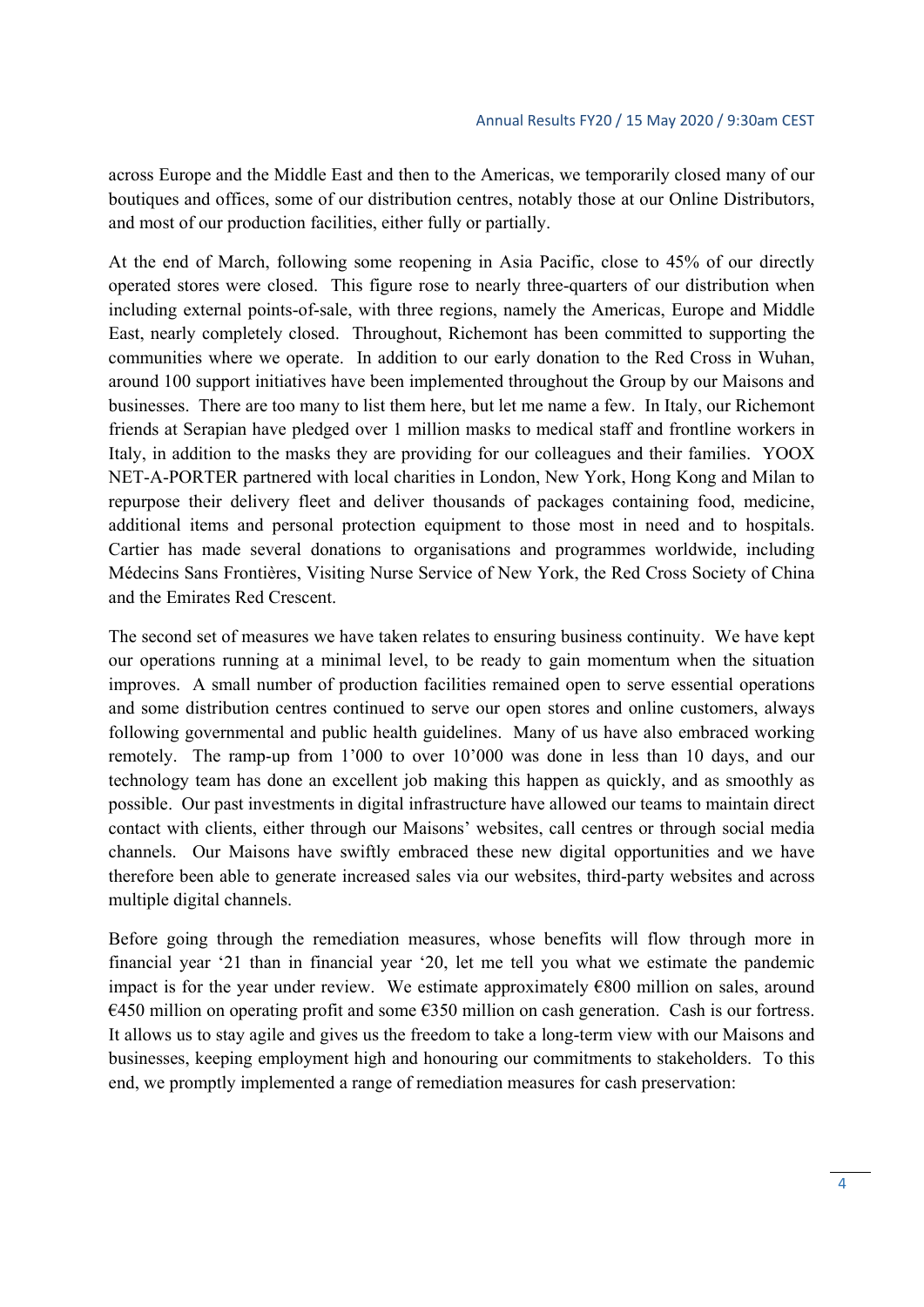- We quickly tailored inventories to end-consumer demand and adjusted our production capacities and corresponding supply chain needs accordingly. These measures are helping to contain working capital requirements.
- We have restricted operating expenditures such as communication and selling  $\&$ distribution expenses to business-critical spend only, while maintaining our focus on new retail, which is the operating model we are aiming at. It consists of using big data to intimately know our clients and being able to meet their expectations at any time, anywhere and with any device.
- We are renegotiating third-party agreements where we can.
- A hiring and salary freeze has been implemented, while capital expenditure is being reduced by postponing or cancelling projects such as store openings and renovations, and we are limiting spend to only key strategic projects.

Remember, there is always a "lead & lag effect" between initiation of cost-saving and cash preservation measures and the time they show in our financials. In a nutshell, our priority is to protect our people and preserve our ability to benefit from any improvement in the environment.

In light of Covid-19, Richemont's Board of Directors has also decided it is prudent to propose a lower cash dividend.

Let's now look at our restart measures which mainly consist of reopening facilities whenever allowed by authorities, always maintaining strict safety protocols. This is what happened in March in parts of North Asia, including with reduced opening hours and shift arrangements. Restart measures also include focussing on new retail, just discussed, in the USA, and allocating resources and reallocating stock where sales have resumed, such as China and Korea.

Before turning to the numbers, let me remind you that the Group's financial statements for the prior year period ended 31 March 2019 included 11 months of YOOX NET-A-PORTER results and 10 months of Watchfinder's results.

# **HIGHLIGHTS:** Jérôme Lambert, Group Chief Executive Officer

Sales for the year increased by 2% at actual exchange rates and were in line with the prior year at constant exchange rates. Excluding Online Distributors, sales for the year decreased by 1% at actual exchange rates and by 3% at constant rates. Covid-19 had a significant impact on the fourth quarter, where sales declined by 18% at exchange rates and by 19% at constant rates. As a reminder, sales had increased by 8% and 5% respectively in the first nine months of the year under review. Operating profit was down by 22% to  $\epsilon$ 1.528 billion, largely impacted by temporary store closures in the fourth quarter. Profit for the year amounted to  $\epsilon$ 931 million. The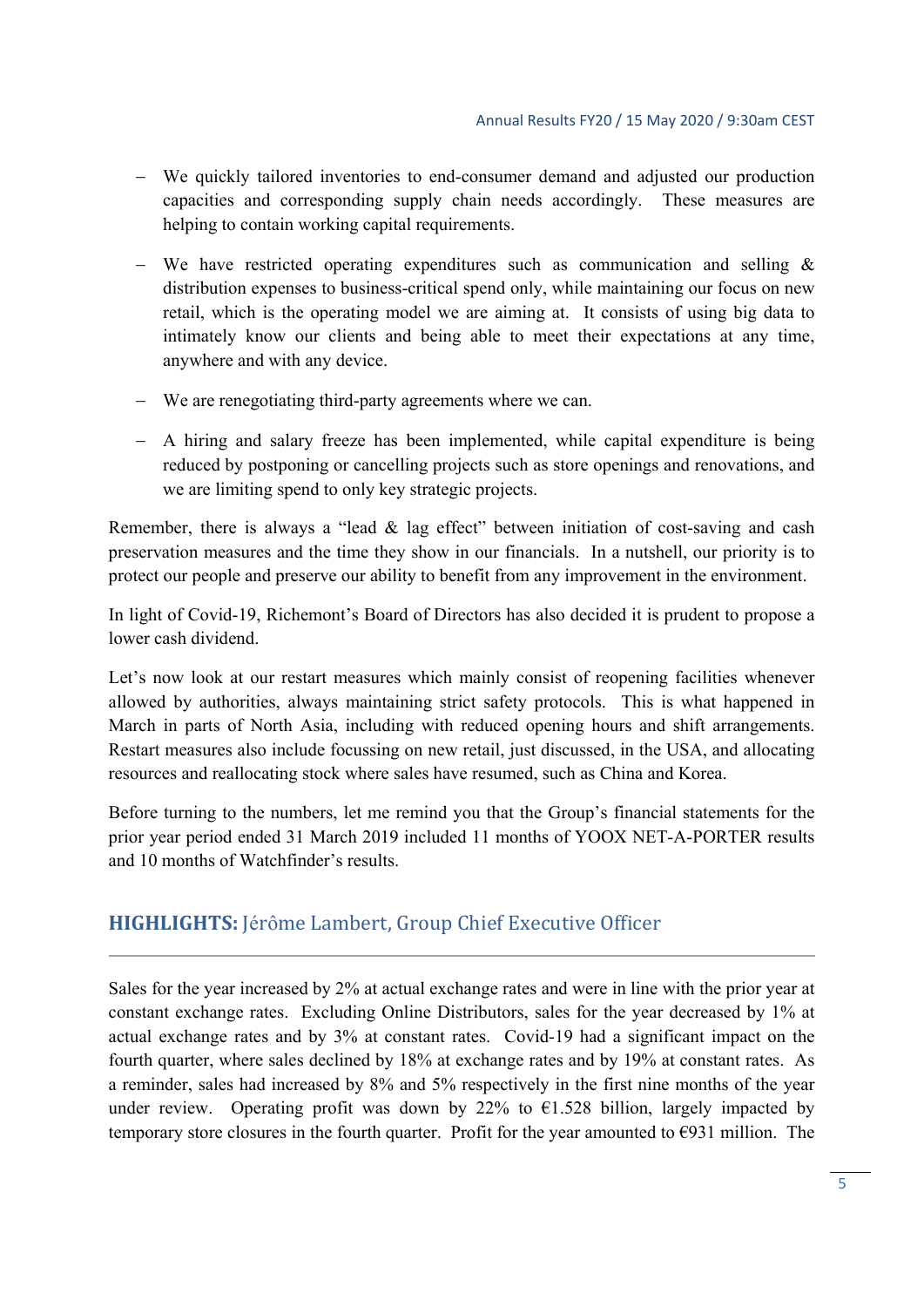magnitude of the decline can be primarily attributed to the non-recurrence of the post-tax noncash gain of  $E1.378$  billion on the revaluation of YOOX NET-A-PORTER GROUP shares held prior to tender offer, as well as the  $E245$  million foreign exchange loss on monetary items. The net cash position remains strong at  $\epsilon$ 2.395 billion.

Let me now walk you through the Group sales performance: first by region, then by distribution channel and finally by product line. As always, changes versus last year are expressed in constant currencies. Also, Hong Kong refers to Hong Kong SAR, China; Macau refers to Macau SAR, China; and Taiwan refers to Taiwan, China. Finally, China refers to the mainland.

# **OPERATIONS:** Jérôme Lambert, Group Chief Executive Officer

Let us start with sales in Europe, where sales increased by 4% and by 1% when excluding Online Distributors. In the fourth quarter, sales were impacted by Covid-19 and declined by 10%, following an 8% improvement for the nine months ended in December 2019. Performance for the year was varied across the main markets. Sales in the United Kingdom grew by double digits, while sales in France declined, affected by lower tourist and domestic spending following strikes and social unrest. There was mid-single digit sales progression at the Jewellery Maisons, which partly benefited from the consolidation of Buccellati, and a slight decrease at the Specialist Watchmakers. Sales at Online Distributors rose by double digits, partly benefiting from a comparison to the previous year, which included 11 months of sales for YOOX NET-A-PORTER and 10 months for Watchfinder & Co. Retail sales recorded a mid-single digit increase, while wholesale sales contracted, primarily due to optimisation of the watch wholesale network. Online retail sales continued to grow by double digits. With 30% of Group sales, Europe remains our second-largest market.

Let us move now to Asia Pacific, our largest region with 35% of Group sales. Sales for the year decreased by 6% and by 7% excluding Online Distributors. The decline is largely explained by two factors: social unrest in Hong Kong for the largest part of the year, and the outbreak of the Covid-19 pandemic during the fourth quarter, when sales declined by 37%. For the full year, sales in China and Korea rose by double digits. This progression, however, was not enough to offset the 40% sales decline in Hong Kong. Sales grew at the Online Distributors, but contracted in all other business areas. By channel, both retail and wholesale sales were lower than in the previous year.

Let us now look at the Americas, which accounted for 20% of Group sales, with the US remaining our largest market, ahead of China. Sales in the Americas grew by 6% and by 2% excluding Online Distributors. The Online Distributors drove growth by double digit sales progression, while our Jewellery and Fashion & Accessories Maisons posted single digit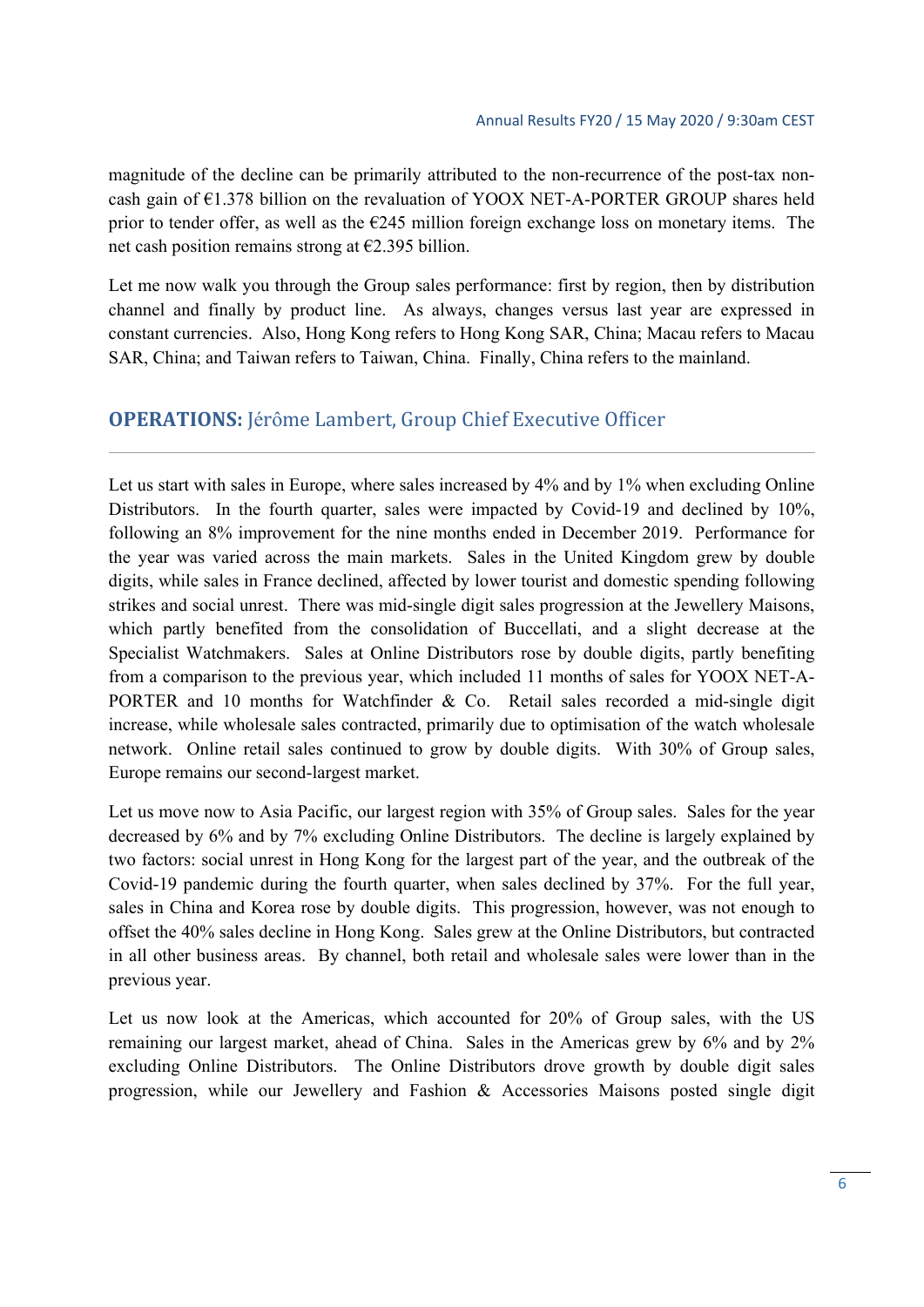increases. The decline in wholesale sales was more than offset by a double digit increase in retail, both online and offline.

Let's now turn to Japan, where sales accounting for 8% of the Group's total declined by 1% overall. Excluding Online Distributors, they were in line with the previous year. Covid-19 weighed heavily on domestic and tourist spending in the fourth quarter, with sales retreating by 21% versus the fourth quarter of the previous year. Sales for the year were also negatively impacted by the relative strength of the Japanese yen and the October '19 increase in VAT. It is worth noting, however, that sales at the Jewellery Maisons were stable compared with the previous year, and that most Maisons within the Specialist Watchmakers grew from high single to double digit rates. Wholesale and online retail sales posted growth, while retail sales declined slightly.

Finally, let us review sales in the Middle East and Africa region, which represented 7% of the Group sales. Sales were 3% lower overall and down by 6% excluding Online Distributors. While sales in the first nine months of the year had been stable, they decreased by 12% in the fourth quarter. There was a strong increase in sales at Online Distributors, though not enough to compensate for declines at the Group Maisons, as the outbreak of Covid-19 and an unstable environment impacted strongly the final quarter of the year. From a distribution channel perspective, retail sales were in line with the previous year, wholesale sales declined and online retail sales rose sharply.

Let us now turn to sales by distribution channel, beginning with retail. Sales in our 1,175 directly operated stores decreased by 2%, affected by temporary store closures during the fourth quarter, and following 5% growth in the first nine months of the year. By the end of March, however, most of our stores in China had resumed activity. Sales for the year increased at Online Distributors and were stable at Jewellery Maisons. Europe and the Americas delivered growth, while sales in the Middle East and Africa region were stable, while other regions declined. Retail sales accounted for 51% of Group sales compared to 53% a year ago.

Next let's look at online retail, which posted strong double digit sales growth at Maisons and Online Distributors across almost all regions. Sales benefited from an increasingly digital clientele and from a favourable comparative due to the timing of the Online Distributors' consolidation in the previous year. The contribution of online sales to Group sales grew by 300 basis points to 19%. Finally, wholesale. Sales were 5% lower after decreasing by 1% in the first nine months. In addition to the Covid-19 outbreak, temporary store closures at our franchise partners and multi-brand retail partners due to social unrest in Hong Kong and France weighed on sales. Growth in Japan was more than offset by declines in other regions. Sales declined in all business areas. Specialist Watchmakers were in addition impacted by network optimisation initiatives, which continued into the third quarter of this financial year. Wholesale sales represented 30% of Group sales compared to 31% a year ago.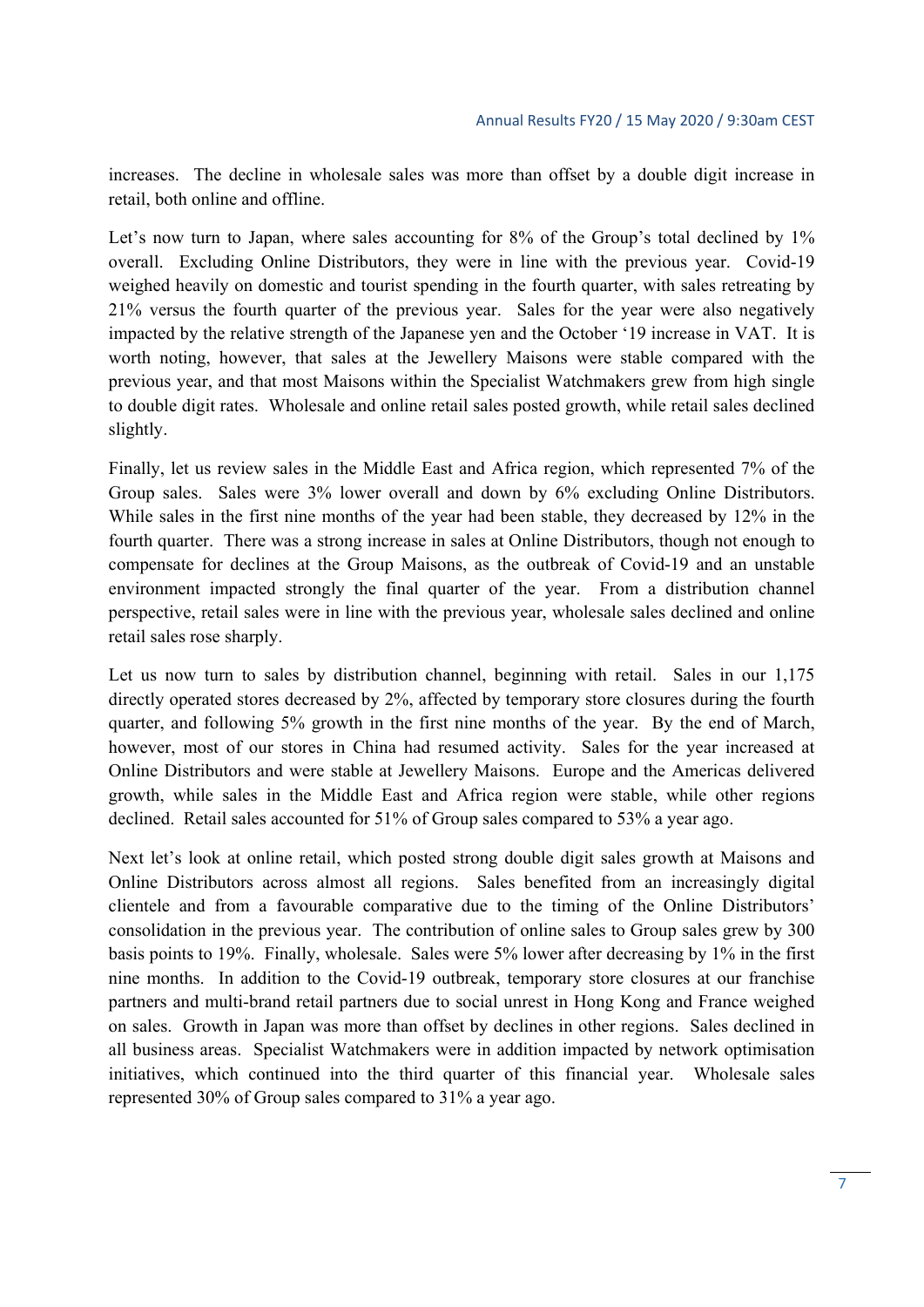Finally, let us move to the sales breakdown by product line. Jewellery sales were in line with the prior year, with good sales in Europe and the Americas, mitigated by a slowdown in Asia Pacific. Jewellery was the largest contributor to Group sales, with 36% of total sales.

Lower watch sales reflected wholesale channel optimisation initiatives and continued disruptions in Hong Kong, initially by street protests and thereafter by Covid-19.

There was a slight decline in leather goods sales, while clothing grew strongly. The latter partly benefited from a favourable comparative with the previous year, due to the effect of the Online Distributors' consolidation, as previously mentioned. Burkhart will now take you through the Maison and segment highlights. Over to you, Burkhart.

# **OPERATIONS** (**continued**): Burkhart Grund, Group Chief Finance Officer

Burkhart GRUND: Thank you, Jérôme. Let me start with the Jewellery Maisons. After rising by 8% in the first nine months of the year, sales rose by 2% for the full year, following the impact of Covid-19 in the fourth quarter. Europe, the Americas and Japan led regional growth and more than compensated for lower sales in Asia. Retail sales increased moderately. Online retail sales grew strongly.

The decline in operating margin was limited to 28.8%. This contraction can be partly attributed to higher gold prices and a muted increase in costs linked to continued investments in retail network renovations and digital communication initiatives. In addition, the outbreak of Covid-19 led to store closures and event cancellation fees. Let us look at the key developments over the past 12 months.

Growth in jewellery was moderate, with notable performances from icons such as *Juste un Clou* at Cartier and *Alhambra* from Van Cleef & Arpels, as well as from the successful launch of *Clash de Cartier* at the beginning of the financial year. The *Clash* collection has continued to gain momentum, with new references in white gold and amazonite recently introduced.

Since its acquisition in September 2019, Buccellati has performed well, notably its emblematic *Macri* collection.

In watches, sales were moderately lower compared to the prior year, particularly impacted by protests in Hong Kong and the Covid-19 outbreak. There was a strong performance from *Panthère* and *Santos* at Cartier and *Alhambra* at Van Cleef & Arpels.

Retail sales growth partly benefited from new store openings, notably in China, the reopening of renovated stores in several locations across Europe, as well as from the integration of Buccellati.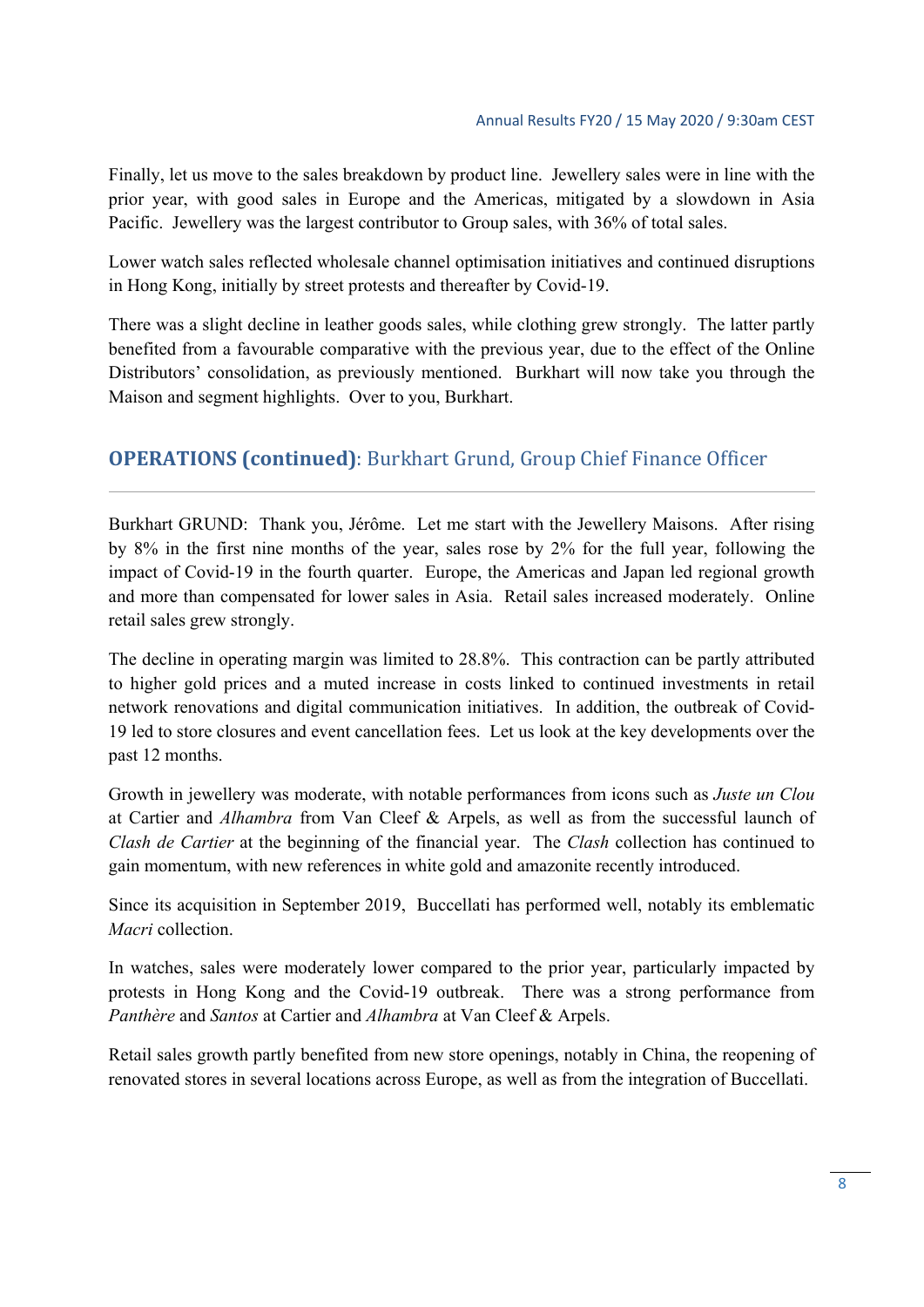Online retail continued to perform well, with double digit growth. This was aided by the launch of Cartier's flagship store on Alibaba's Tmall Luxury Pavilion in the fourth quarter, which had strong initial take-up.

The decline in wholesale sales reflected several months of street protests and a difficult trading environment in France and Hong Kong.

Let us now review our Specialist Watchmakers business area, where sales declined by 4% in an overall challenging environment, despite increases in Japan and the Americas for the year under review and good growth in China during the first nine months. Retail and wholesale sales as a whole declined for the year, following a stable performance in the first nine months before the impact of Covid-19 in the fourth quarter.

There was strict control both of inventories at our multi-brand retail partners and of costs throughout the year. Cost savings were, however, not sizeable enough to compensate for the combined effect of lower sales, higher gold prices and a stronger Swiss franc impacting the cost base. As a result, operating margin was 220 basis points lower at 10.6%. Let us look at some highlights over the past 12 months.

Sales declined across most Maisons. There was, however, notable growth at Lange & Söhne and Panerai, with a good response to the new *Odysseus* line and various anniversary editions of *Lange 1* at Lange & Söhne, and the launch of the *Submersible Carbotech* at Panerai.

The decrease in retail sales reflected a sharp contraction in Asia Pacific, primarily attributed to Covid-19. All other regions posted growth, with a double digit increase in Japan.

Online retail sales continued to expand, albeit from a low base, with broad-based growth across Maisons and regions.

Lower wholesale sales primarily reflected unrest in Hong Kong and France, and the subsequent effects of Covid-19. Sales were also impacted by the optimisation of the wholesale distribution network, which was completed at the end of the third quarter.

Now let us turn to Online Distributors, where sales increased by 15%. Nearly all regions, led by the Americas, posted double digit growth. This performance was achieved notwithstanding the temporary closure of the Landriano distribution centre in Italy following a storm last summer and the temporary closures of distribution centres in the fourth quarter linked to the Covid-19 outbreak.

On a technical note, let me bring to your attention our decision to reclassify the amortisation of intangible assets and inventory adjustments made on acquisition. Going forward, these costs will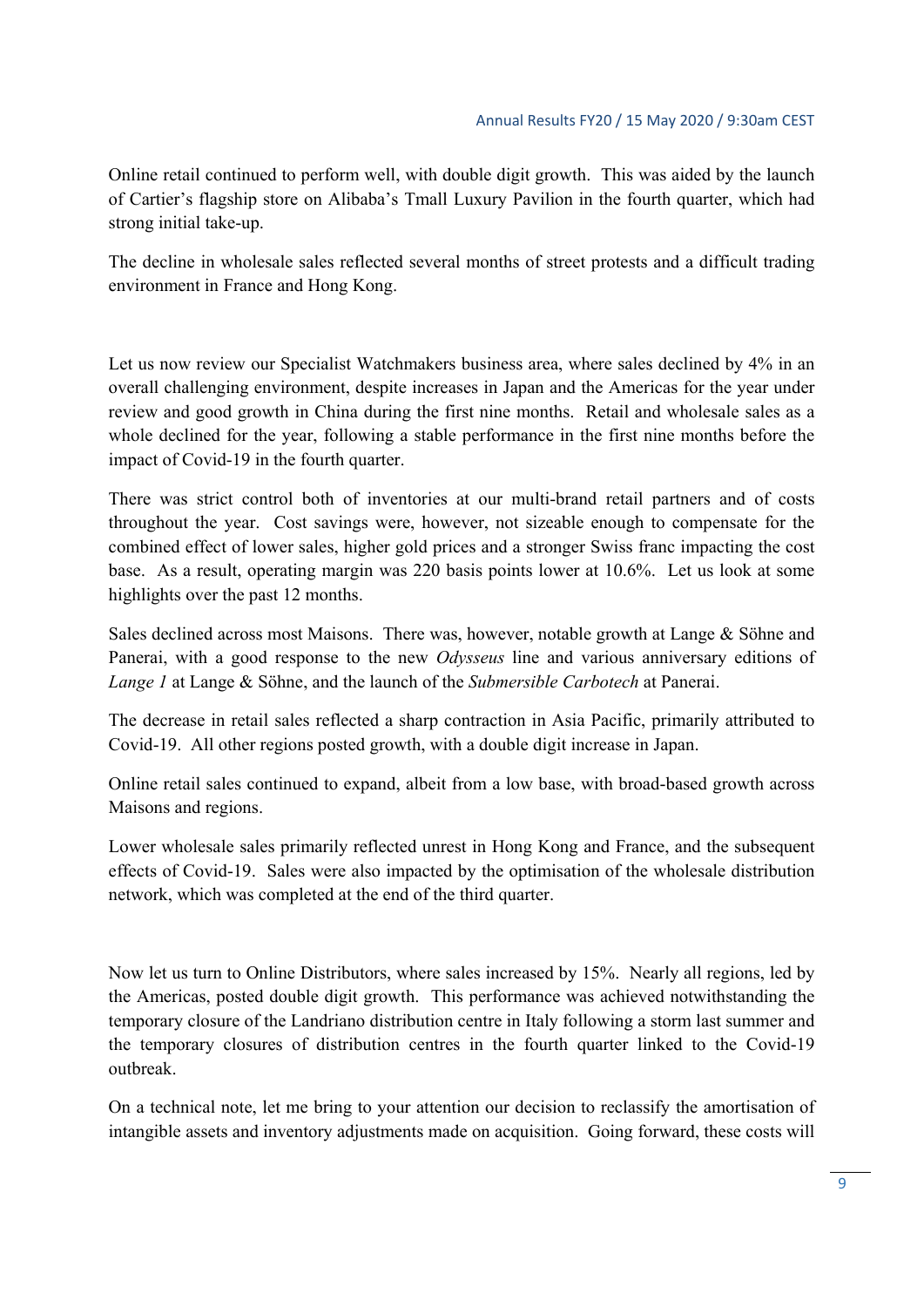no longer appear in the operating results of each business area. We have done this so that operating results better reflect the operational performance of each business area. Prior year figures have been restated to reflect this change, which will primarily apply to Online Distributors.

Online Distributors posted an operating loss of  $E241$  million for the year, compared with a  $E99$ million loss in the prior year. This reflects a number of factors, a highly competitive pricing environment for online fashion, higher fulfilment costs, partly linked to the Landriano storm, increased communication spending and continued investments in IT, mostly linked to MR PORTER's and more recently NET-A-PORTER's platform migration, as well as international expansion costs at Watchfinder & Co. Let us look at some operational developments.

Since April 2019, YOOX NET-A-PORTER GROUP has introduced more than 600 new brands, including Audemars Piguet, and launched more than 300 exclusive capsules, notably with Saint Laurent. Expansion of key categories has continued, notably Hard Luxury and Beauty.

MR PORTER's migration to the new platform has been successfully completed and the process has commenced for NET-A-PORTER

The FENG MAO joint venture with Alibaba continues to develop favourably. After 6 months of operations, the NET-A-PORTER flagship store on the Tmall Luxury Pavilion now features more than 165 brands, including some Chinese brands.

Among the many digital initiatives introduced this year, I would cite two at YOOX utilising artificial intelligence. YOOXMIRROR enables customers to develop avatars to try on outfits and share the looks. Also at YOOX, a new size and fit tool helps customers identify the right clothing size.

This year saw the launch of YOOX NET-A-PORTER's "Modern Artisan Project", a sustainable luxury capsule collection of men's and womenswear, in partnership with The Prince's Foundation. This complements the NET SUSTAIN platform, which promotes sustainable fashion and now comprises 100 brands in its second season.

Watchfinder & Co. enjoyed strong growth on a full-year comparable basis. Performance was strongly driven by the UK and the business has now expanded into France, Switzerland, Germany, Hong Kong, and more recently the US.

Finally, let us move to 'Other', which primarily includes our Fashion & Accessories Maisons. Sales were 5% lower for the year, following a stable performance for the first nine months. Growth in the Americas was offset by declines in other regions, particularly in Asia Pacific. Sales were lower in the retail and wholesale channels, while online retail showed robust growth.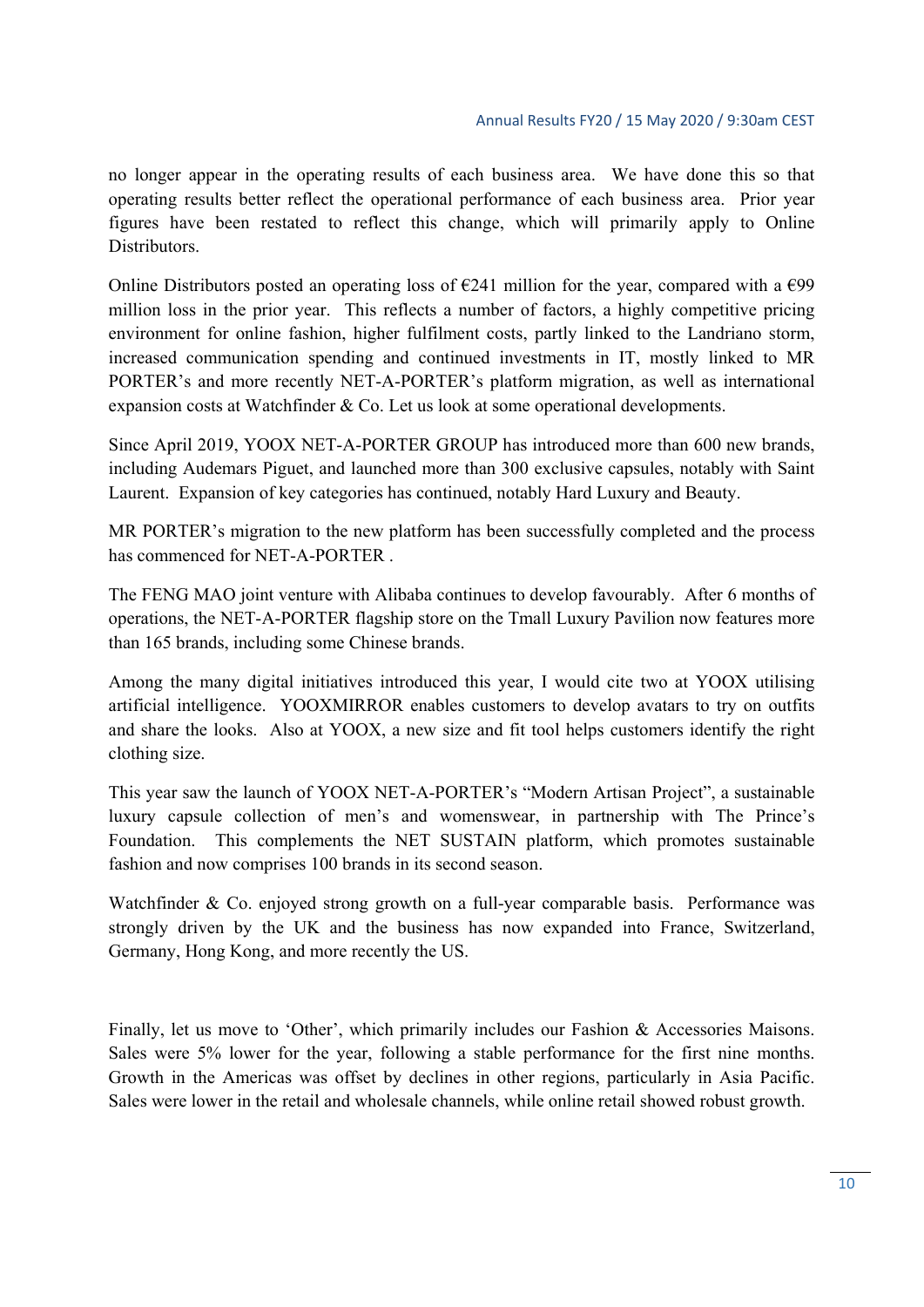Operating losses increased by  $646$  million to  $6141$  million. The deterioration can be explained by lower sales and a €45 million asset impairment at Alaïa, dunhill and Purdey. However, it is worth noting that a tighter capital allocation leading to a reduction in inventory and capex led to a lower cash outflow. Let us look at the developments of the main Maisons.

There were contrasting results across Maisons. Montblanc's growth in the Americas and Peter Millar's globally were not able to offset declines at some of the other Maisons and regions. Montblanc had notably good performances from its tech products and from new categories such as *Trolleys*. Retail sales were lower, impacted by temporary closures, though dunhill and Montblanc showed resilience, with higher sales in most regions.

The decline in wholesale sales was contained by good growth in the Americas.

The strong growth in online retail sales was driven by Montblanc and Peter Millar, which were some of our first Maisons to embrace this channel. Overall, for the Fashion & Accessories Maisons, online sales reached 9% of total sales compared to 5% a year ago.

# **FINANCIALS:** Burkhart Grund, Group Chief Finance Officer

Let me now walk you through the rest of the P&L. Gross profit was broadly in line with the prior year. At 60.5%, gross margin for the Group was down by 130 basis points, mainly due to higher gold prices, lower manufacturing capacity utilisation and a competitive pricing environment in online fashion, in addition to the full-year dilutive effect of the Online Distributors. The Group Maisons' gross margin, however, was strong at 66%. Let us now look at our operating expenses.

Overall, expenses increased by 6%. Selling and distribution expenses increased by 2%. The limited increase reflects early mitigation measures following the Covid-19 outbreak and postponing of non-essential renovation or store openings. It also includes the first-time adoption of IFRS 16 leases. Selling and distribution expenses represented 50% of total operating expenses, compared to 51% in the prior year.

Communication expenses rose by 6%, despite efforts to limit expenditures in the fourth quarter of the year, as some spending was already committed. Effectively, when cancelling a number of campaigns or events, charges were incurred for those with only partly refundable fees. The most notable was the  $E22$  million charge for Watches & Wonders Geneva, which was to take place in April. Excluding this charge, the increase in communication spending was limited to 4%. Communication expenses represented 9.9% of Group sales, slightly more than the 9.6% in the prior year, but accounted for 20% of operating expenses, in line with last year.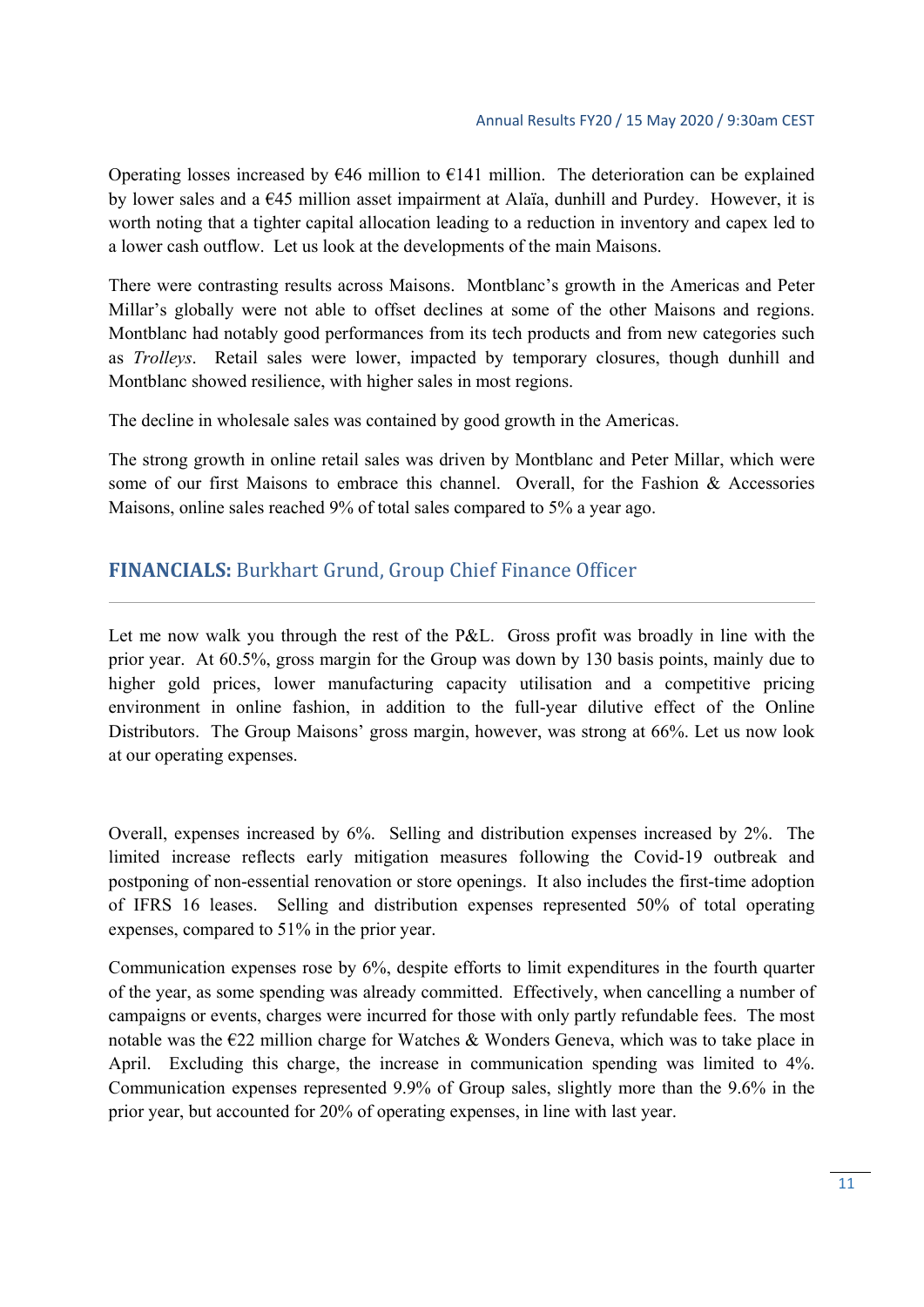Fulfilment expenses, at  $\epsilon$ 352 million, increased by 54% and represented 5% of operating expenses. These costs are related to the fulfilment of online orders at the Online Distributors and the Group Maisons. Almost half of the increase was due to the first-time inclusion of fulfilment costs for Group Maisons that were reported across other expense categories in the prior year. The remaining increase was mostly driven by the full-year effect of the consolidation of the Online Distributors and extra costs due to the storm damage in Italy last summer.

Administrative expenses grew by 10%. The increase can be mostly attributed to the strengthening of the Swiss franc, IT and logistics spending and digital initiatives at Online Distributors and Group's Maisons, as well as the strengthening of some teams, notably in digital.

Other expenses amounted to  $E$ 254 million. These included  $E$ 200 million for amortisation of intangible assets on acquisition, primarily related to Online Distributors. Also included were €48 million of non-recurring items, mainly related to impairment charges for the Group's Fashion & Accessories Maisons. The prior year period included one-time expenses of  $\epsilon$ 95 million.

This leads us to operating profit, which was down by 22%, as operating expenses increased at a higher rate than Group sales growth. There was a time lag between the impact of temporary store closures on sales and the effectiveness of cost mitigating measures promptly implemented in the wake of Covid-19 in the fourth quarter of the year under review. Operating margin for the year stood at 10.7% or 14.9% excluding Online Distributors.

Let us now review the P&L items below operating profit, starting with finance costs. Net finance costs for the period amounted to  $\epsilon$ 337 million, compared with  $\epsilon$ 183 million in the prior year. The increase was mainly due to a  $\epsilon$ 233 million increase in net foreign exchange losses on monetary items and new lease interest expense for the first-time adoption of IFRS 16. These were partly offset by a  $E$ 44 million net gain on hedging activities, that compared with a  $E$ 112 million loss in the prior year.

Profit for the year decreased to  $\epsilon$ 931 million. This was primarily due to the non-recurrence of the  $E1.378$  billion post-tax non-cash accounting gain on the revaluation of YNAP shares that we held prior to the tender offer. Also contributing to the decline was the reduced operating profit and the higher net finance costs just mentioned. I would now like to focus on our cash flow from operations.

Cash flow generated from operations improved by  $\epsilon$ 466 million to  $\epsilon$ 2.797 billion. This was mainly a result of  $\epsilon$ 724 million in higher depreciation, including  $\epsilon$ 618 million for right-of-use assets under IFRS 16. Lower working capital needs arising from a lower increase in inventories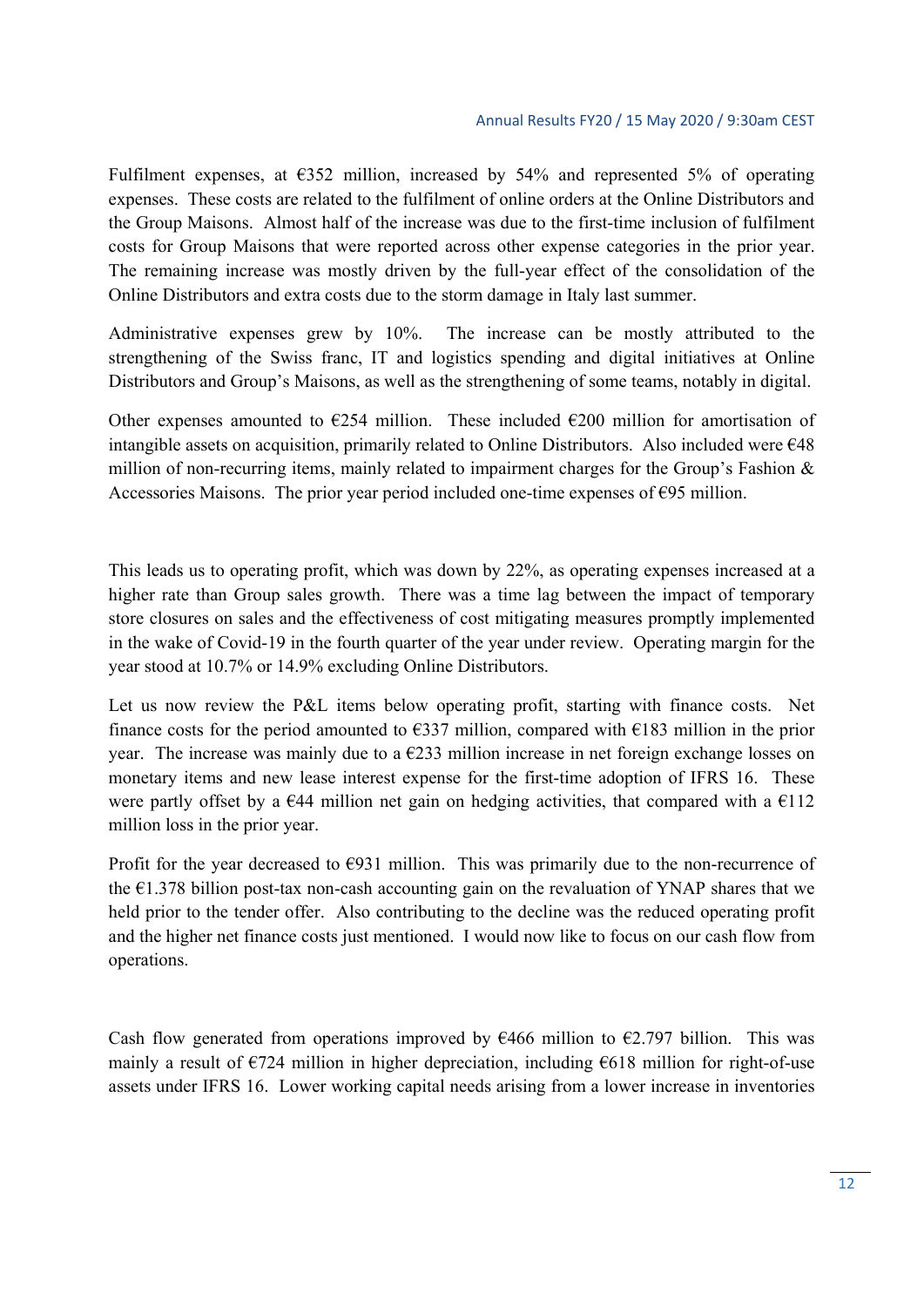and lower trade receivables, largely due to lower wholesale orders, also contributed to the increased cash flow from operations.

Let us now turn to our gross capital expenditure, which amounted to  $\epsilon$ 735 million. Expenditures were 11% lower than the prior year, as some projects were postponed or cancelled due to Covid-19. 44% of expenditures were focussed on points of sale. These mainly related to boutique openings such as Cartier at Hong Kong K11 and renovations such as Cartier on Old Bond Street in London and Van Cleef & Arpels on Rodeo Drive in Los Angeles. Manufacturing spending amounted to 13% of capital expenditures, mostly related to R&D and machinery, the largest portion being at Cartier. Other investments, at 43% of total spending, included IT expenditures, mainly at YOOX NET-A-PORTER, and to a lesser extent at the Group and the Maisons. Let us now discuss free cash flow.

Free cash inflow amounted to  $\epsilon$ 1.024 billion, a decrease of  $\epsilon$ 122 million. Higher cash flow from operations was more than offset by the inclusion of lease payments under IFRS 16, as well as higher taxes paid. Let us now turn to our balance sheet.

Our balance sheet remains strong, with shareholders' equity representing 57% of total equity and liabilities, compared with 61% a year ago. Net cash of  $\epsilon$ 2.395 billion is  $\epsilon$ 133 million lower than the prior year. The decrease can be partly attributed to the Buccellati acquisition.

Let us now talk about our dividend proposal. In these unprecedented times, without visibility on how the environment will develop, our Board of Directors has decided that it is in the best interests of all stakeholders to preserve maximum liquidity in the short term, and therefore to lower the dividend proposal to CHF 1 per A share. In order to reward loyalty and long-term shareholders, the Board is also evaluating an equity-based shareholder loyalty scheme as a supplementary benefit, to enable shareholders to capture any ultimate improvement in global conditions. The scheme will be announced prior to the publishing of the AGM notice. I will now hand you back to Jérôme, who will conclude the presentation.

## **CONCLUSION** : Jérôme Lambert, Group Chief Executive Officer

Jérôme LAMBERT: Thank you, Burkhart. Before making my closing remarks, I would like to update you on the main digital initiatives that took place this year within the Group. First, the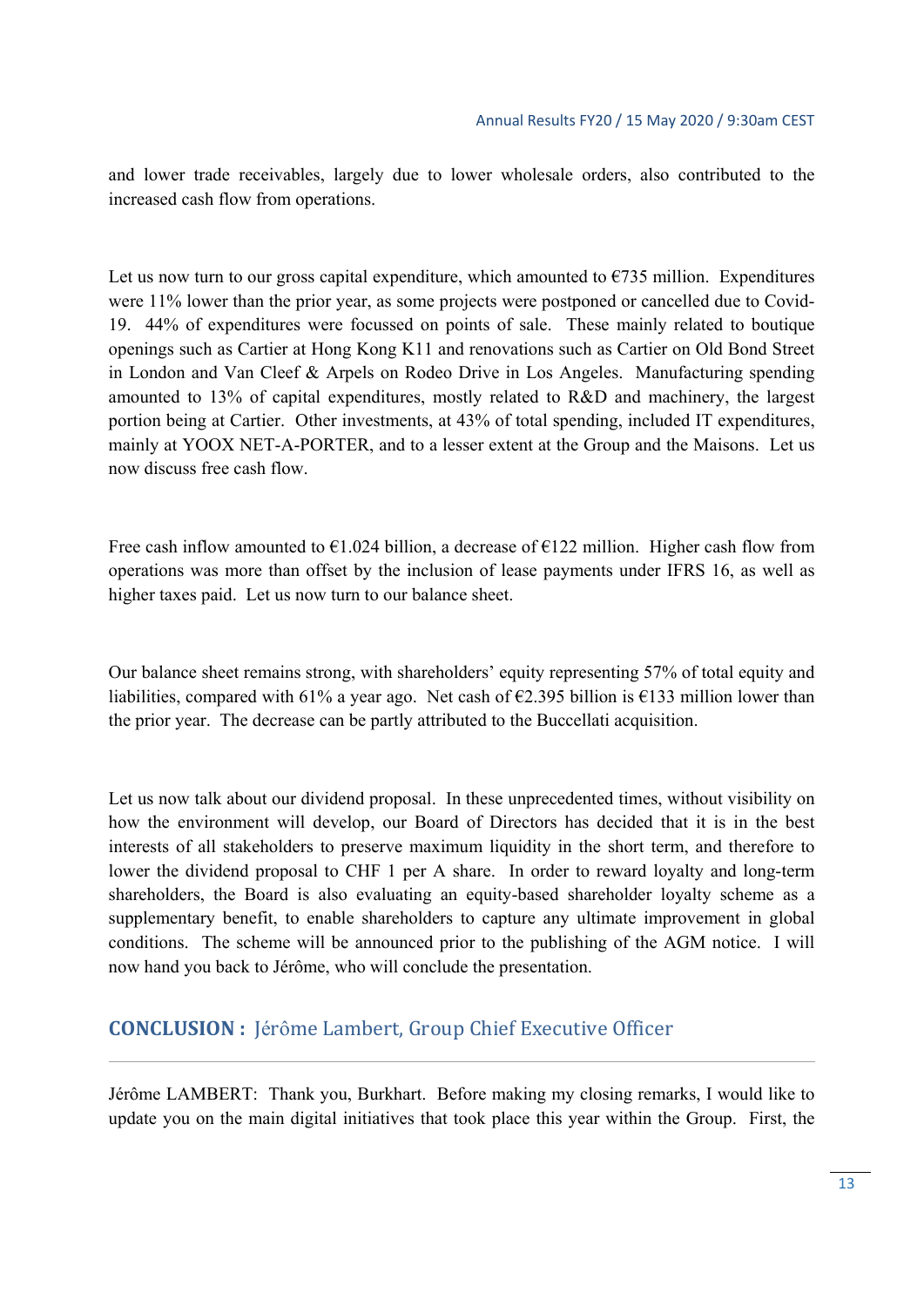acceleration of the digital agenda of YNAP and our Maisons. At YOOX NET-A-PORTER, MR PORTER's platform migration has been completed successfully and work has started on the replatforming of NET-A-PORTER.

On the Maisons side, with the sudden temporary closure of so many of our stores, our Maisons' digital capabilities have had to develop further, notably for a number of our Specialist Watchmakers. We are also looking to extend the range of services offered and the reach of our Maisons' e-commerce facilities into new markets, by having fully localised websites.

Alaïa, Chloé and dunhill have already joined YOOX's online flagship store platform, and we have started to roll this out for Montblanc before adding other Maisons. The longer term objective is to offer a seamless experience to our clients through greater access to inventory. It will also give our Maisons visibility over inventories across fulfilment centres and stores.

The second element is the increased collaboration with Alibaba through FENG MAO, our JV with Alibaba, which led to the launch of NET-A-PORTER's flagship store on Tmall Luxury Pavilion last fall. The store already retails 165 luxury designer brands in China and its early results are promising. We are working closely with Alibaba to maximise traffic to the store.

The collaboration also extends to the opening of flagship stores on Tmall Luxury Pavilion for a number of our Maisons, starting with Cartier in the fourth quarter of the year under review. Despite launching amid the Covid-19 outbreak, the Cartier flagship has performed ahead of expectations, where we are again working closely with Alibaba to target their vast client base and to extend our reach beyond first and second tier cities. In addition, this partnership recently allowed us to help the Fondation de la Haute Horlogerie host Watches & Wonders on the Cloud, following the cancellation of the physical event in Geneva. The event was hosted virtually from China, with many Richemont Maisons launching new collections online, a unique and innovative way of delivering the experience of this event to the partners and the public.

Third and last element, Watchfinder, our other digital-native business, which is on track with its internationalisation plans, which include locally based showrooms, retail stores and websites in local languages and currencies. Watchfinder expanded in one year in five areas, France, Switzerland, Germany, Hong Kong and the USA.

To conclude, sales, operations and demand have all been strongly impacted by Covid-19, although we have seen some resilience in jewellery and clothing and have also experienced a notable acceleration of online sales at our Maisons. In this context, safeguarding our people, brand equity, assets and partners remains our number one priority.

Beginning in March, in China and Korea, we have seen a gradual and cautious reopening of stores, workshops, manufacturing sites, distribution centres and offices. This is slowly extending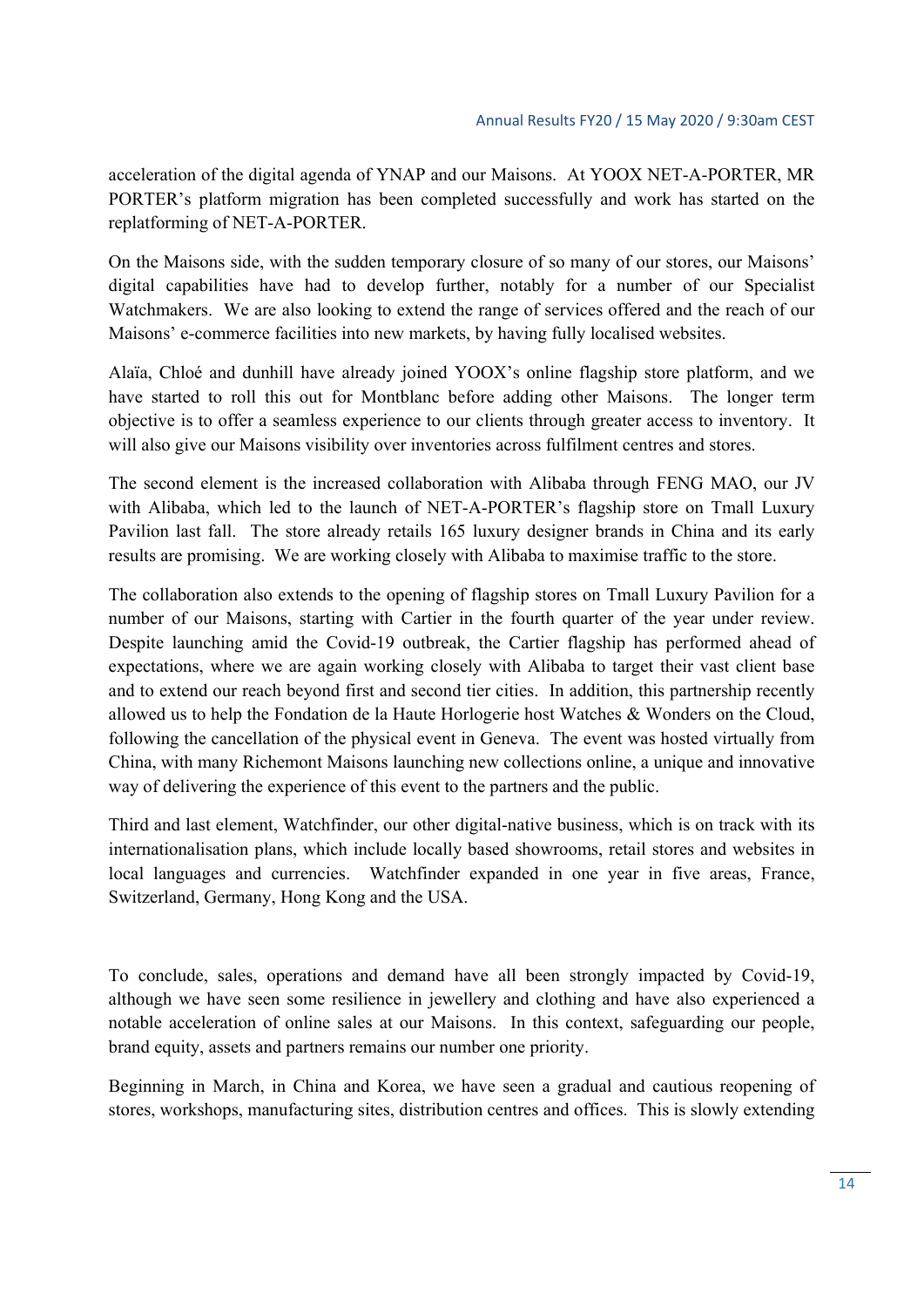to the rest of the world, as governments and local health authorities sanction a loosening of restrictions and these different timescales will require from us a lot of agility.

Our restart measures will follow two axes:

- one is focused on the US and maintaining a good level of activity in parts of Asia where sales have resumed,
- and the second one is digital, what we refer to as "new retail". This crisis, with the new social distancing norm, has undoubtedly accelerated the digitalisation of our world, and this means expanding our services and improving experiences for our clients.

We have the capacity to withstand this crisis thanks to our strong dedicated teams and a robust balance sheet, with over  $\epsilon$ 6 billion in total liquidity. Our collective ability to adapt to the changing aspirations of our clients and to navigate a constantly evolving landscape give me confidence that we will emerge from this crisis even stronger. I would like to thank everyone at Richemont for their hard work and continued commitment. We will now open the floor to questions. Thank you.

## **QUESTIONS AND ANSWERS**

Chairman Johann Rupert, CEO Jérôme Lambert, CFO Burkhart Grund, Cartier CEO Cyrille Vigneron, Van Cleef & Arpels CEO Nicolas Bos, Group Corporate Communications Director Sophie Cagnard

Sophie CAGNARD: Thank you, Jérôme, and thank you to so many of you for having taken the time to e-mail your most pressing questions and concerns. We really appreciated your reactivity. Many questions were widely shared. I will read them in descending order of prevalence for you. The most frequently asked questions relate, let me look at the list, to the Covid-19 impact, basically what is the impact, and especially the long-term consequences. Do you have any thoughts on if and how consumer spending habits will change in terms of product channels and brands? What implications are there for Richemont's business model? Will there be an even more aggressive focus on digital omnichannel, and consequently, what would be the implications on the store footprint?

Johann RUPERT: It's Johann Rupert here. Yes, obvious we've had a massive impact, like a number of industries. Will consumer spending habits change? It's a very good question. Yes, it will. I suspect that in 10 years' time, you people are going to be asking my successors, 'How's your offline business going?' instead of, 'How is your online business going?' Already when we're in China and we speak to Alibaba, the main discussion is online and then when we get to new retail, we start talking offline. I think that companies that have ignored it and have been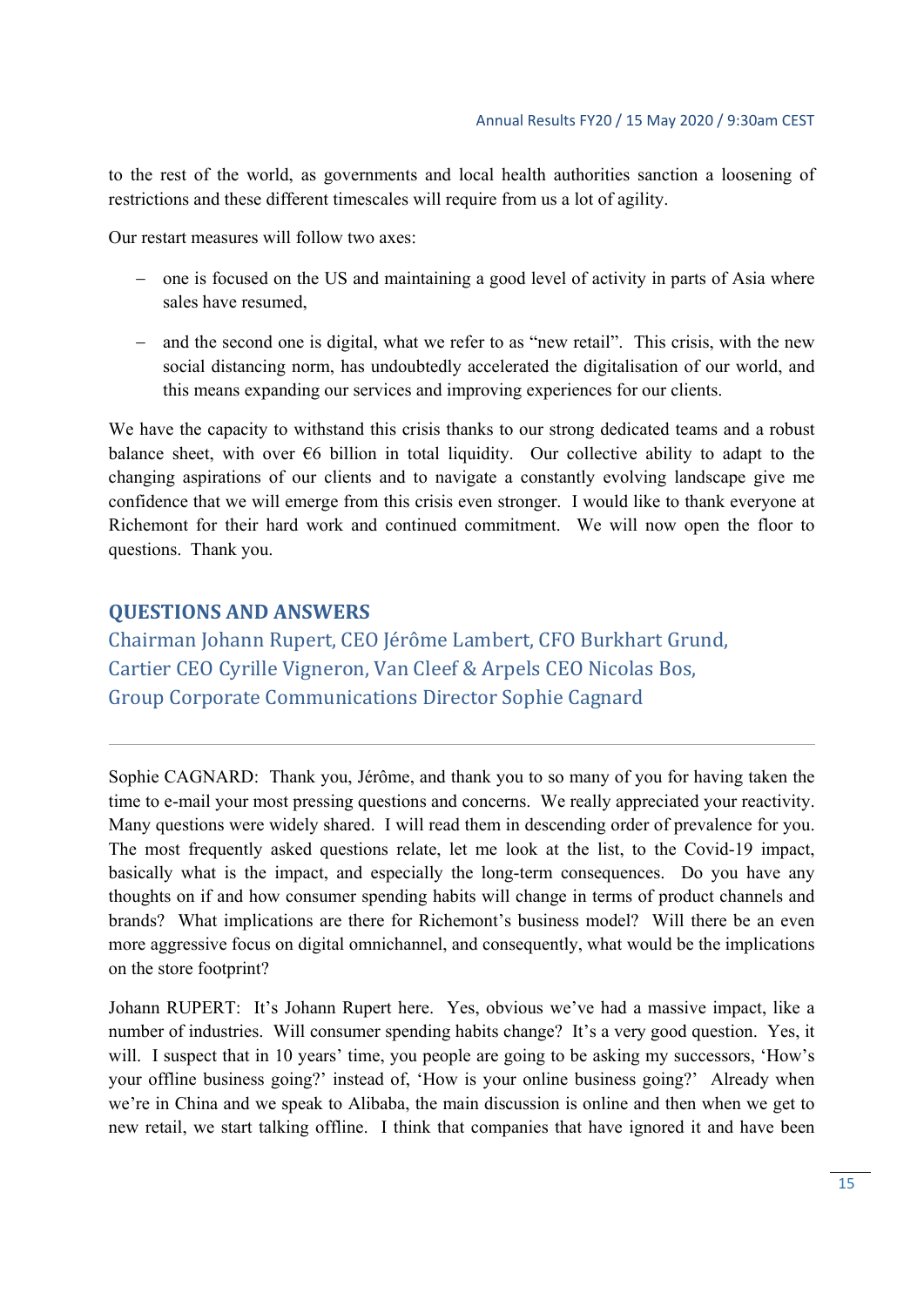resistant to change will find that the catch-up is very, very difficult. So, when you ask about questions on NAP and really any of the online businesses, it should be viewed as new retail and it should be viewed as our clients wishing to have a seamless experience with the product of their choice and with the Maison of their choice. Now, we've seen from FENG MAO, if you look at our joint venture in China, through to Peter Millar in the United States, through to where we've opened stores in Europe, where we've opened in Europe, we have a far higher conversion rate instore when the customers come to the store, because they've basically made up their mind online and enquired, and in many cases, it's becoming, 'We'll buy and then pick up.'

So, that's a trend that will continue. We have been active in it through investments in NAP, where originally it was fashion but we're bringing in more and more hard luxury onto the platform, not only our own, but competitors. So, it's twofold. Firstly, it's serving the customers, and secondly, it helps us to change fixed costs of leases into variable costs, which is critical, and we will continue to advance down that road. I think in a sense, it helps not to be scared. I mean, some of you are old enough that you remember that I told you that I was the first Apple computer agent in South Africa in the '80s. I mean, Richemont was built on Apple Mac IIs, and it's hilarious today to have to explain that one DJI drone's little SD card has the memory capacity of 1.5 million Apple Mac IIs. We have, from the beginning, embraced technology and how it makes our lives easier, so this is not new, but now we have something where technology makes our clients' lives a lot easier. Instead of worrying about it and bad-mouthing it, we've embraced it. If we can move and continue to move more and more of our sales out of our stores, but online, we will change our operating leverage in the right direction, and that is the real goal with our business model.

Will it accelerate some decisions? I'm not sure. Are we aggressive enough? All I can say is we are embracing new retail. We are learning enormous amounts from our association with Alibaba, and the one thing I requested, even throughout the standstill, was that we would not cut back on the costs of developing new retail in China. So, yes, we are emphasising it, and yes, we're moving ahead. Is that sufficient? Any of my colleagues want to add? The next question is YNAP, how can it become a good investment for shareholders? It is a good investment right now, and returning to profitability or not, they had a disaster with a tornado last December, November, December, where the distribution centre was shut. Obviously we had to shut the distribution centres. It would not have been prudent. We even shut a distribution centre though it was not legally required. We do not regret this NAP buyout. I'm just reading from the next sentence, and maybe, Sophie, you can help, ask our colleagues to add to it.

Sophie CAGNARD: Sure. Jérôme, would you like to add anything? So, maybe I can read the question, because Mr Rupert had it in front of him, but for the benefit of the audio, our investors and analysts listening to us? So basically, the question was whether YNAP was a good investment for shareholders and whether we were regretting doing this 50% buyout, and how can we articulate and what was basically our omnichannel strategy going forward?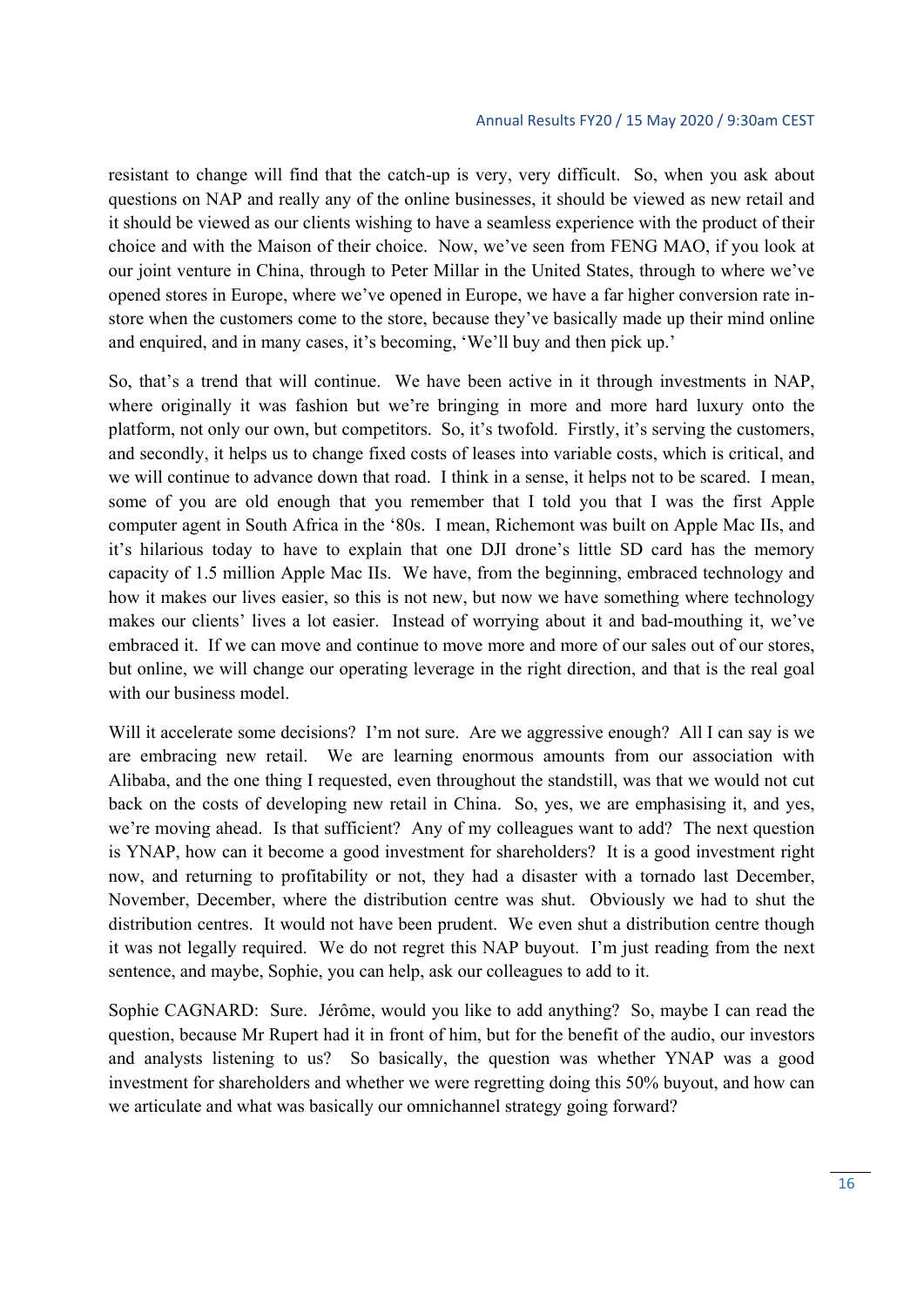Jérôme LAMBERT: Yes, Sophie, just two things to help. Just Johann mentioned some DC closures, indeed, we closed a DC in England, our DC1, which is our main NAP DC, very early in April, to adopt very strict and secure conditions of work for our colleagues at that time. What is also very important to say is that the interconnection between NAP and the global ecosystem of Richemont is progressing well. We have already Chloé, dunhill, Alaïa that are operated through the OFS network and are on their way to adopt New Era, which is the omni-stock model of NAP. Montblanc is moving on the platform this summer and then will be followed by the other Maisons. When it comes to another good example of the ecosystem, it's FENG MAO, Alibaba in China. This year, we have not had Watches & Wonders physically in Geneva, so we had to replace it by a digital event to present the new products, and Richemont, with the other Maisons of SIHH or Watches & Wonders, are among the only ones to have presented their new products this year thanks to a digital platform. The digital platform was presented on Tmall, on FENG MAO. It was the first multi-brand event organised on Tmall, simultaneously on the various brands' Pavilions and on FENG MAO itself. It was having hundreds of millions of impressions. We reached several hundreds of millions of impressions throughout that network presenting the new products, and we have seen a significant impact on our e-commerce in China this year.

What is also very interesting is, as Johann was saying, even after opening, we see a change in attitude and behaviour. E-commerce in China for hard luxury goods was already progressing strongly in January, February, but even now, in this month, in China, we see up to triple digit growth with our e-commerce, despite stores reopening, underlining that it has changed behaviour and that there is a stronger fusion between the offline and the online store.

Sophie CAGNARD: Thank you, Jérôme. The next question relates to dividends and whether we can comment on our dividend policy. I think that's a question for you, Mr Rupert.

Johann RUPERT: Sophie, as I'm responsible for this, I ought to field this and not let poor Burkhart defend my suggestions. We have always believed in protecting our balance sheet. We've always had sufficient dividend cover in order to have enough liquidity at the centre. For years, a lot of investment banks questioned us about, you know, that it's a lazy balance sheet, etc, but having been through this in '87 and in '99, 2000 and in 2008, and it's not being Rupert the Bear or anything, it's just being in the position where we could make our own decisions, where we can safeguard our colleagues' positions and where we're in charge of our own destiny. So, we did that bond issue. It's long term, and we are in a secure cash position to ride out, even if this Covid-19 tragedy extends for longer than we hope, in other words, that it doesn't end as quickly as we hope. Now, until there is a readily available vaccine, and I stress readily available to many, many, many people, then people will live in fear. So, even though China has opened domestically, and yesterday, we learned from a director of a house who has been between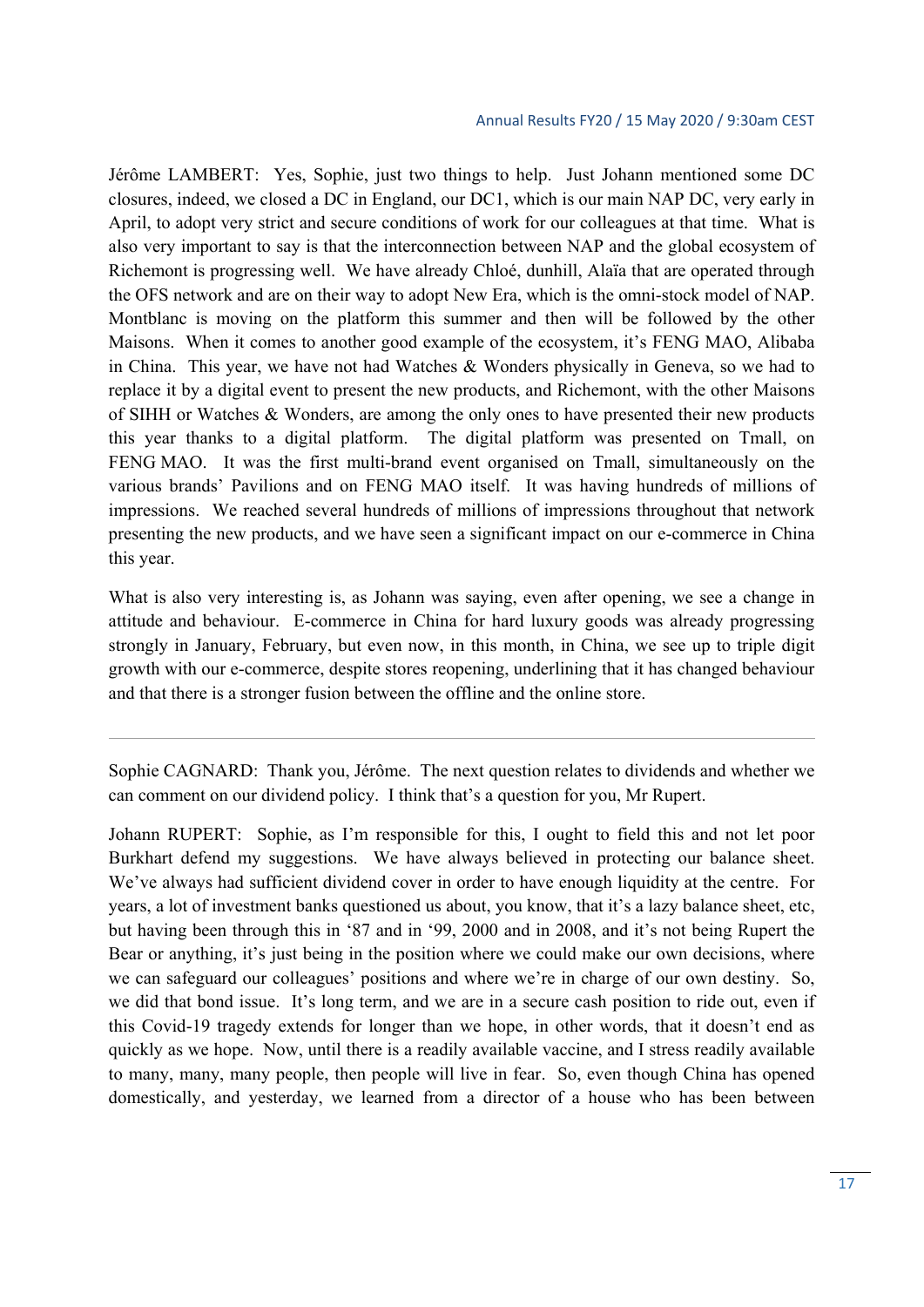Shanghai and Beijing for the last month and a half, and things are normal again internally. We are seeing the results throughout our stores, but they're not travelling.

Nobody is travelling, and until people feel sufficiently safe, I doubt that we will return to a pre-Covid stage. Now, we have hundreds, at least 100 top institutions working on a vaccine. Then we have similar brains working on tests, easy testing, because testing is as important. We are still, as a society, working through this. I don't think anybody has any idea as to when a vaccine will be available. My friends in the scientific world tell me it's going to be a lot longer than what politicians, especially those who are running for election in November, hope, but that there'll be good news in other fields, not in the vaccine field, in the interim. So, in order to conserve cash, we halved our dividend. I've cut my salary in half, so even though I do give it to charity, I think it's important to set an example. However, I didn't want the loyal 30-year shareholders that have been loyal to us to suffer by having to sell if they need the dividends for cash flow reasons, and to miss a potential uptick if a vaccine or, should I say, when a vaccine is found. So, I suggested to our investment bankers three days ago, is there not a way in which we can give our shareholders, at the dividend date, a warrant, where they can buy Richemont shares at a future date?

It's an option, which is really an option on the ingenuity of man. It's an option in the hope that we will find some kind of a vaccine during the period of that option. Frankly, folks, if we don't, the whole world is going to be in such a mess that whether you own shares or options, it's not going to make a damn difference, because we're all going to be in even deeper trouble. It will reward shareholders for the pain that they're taking now, and we as a management will share that pain. We are going to cut costs, salaries included. We are also looking at all of the CAPEX, so that we as management have a commonality of interests with all of our stakeholders, the shareholders and all of our colleagues. It's with that view that we structured the dividend as we did. I know it's going to lead to more questions, but that was the rationale behind. We have enough cash to ensure our survival. When you look at a number of our Maisons, it's seen the First World War, it's seen the Second World War, it's seen war upon war and problem after problem, and as the guardians of these Maisons, all we have to ensure is that we see through this Covid-19 pandemic. I don't know, it will probably lead to more questions, but Sophie, that's the best I can do for now.

Sophie CAGNARD: Thank you, Mr Rupert. It was very clear. The next set of questions actually relate to jewellery, so really for Cyrille and Nicolas. The one that was most often raised relates to new entrants in jewellery, and notably how do we counter new entrants, the possible ramp-up of Tiffany following LVMH integration, and whether we consider LVMH's acquisition of Tiffany to be a game-changer? How do you see Cartier and Van Cleef in the relative market share gains? Maybe I'll stop here and ask the other jewellery-related questions after.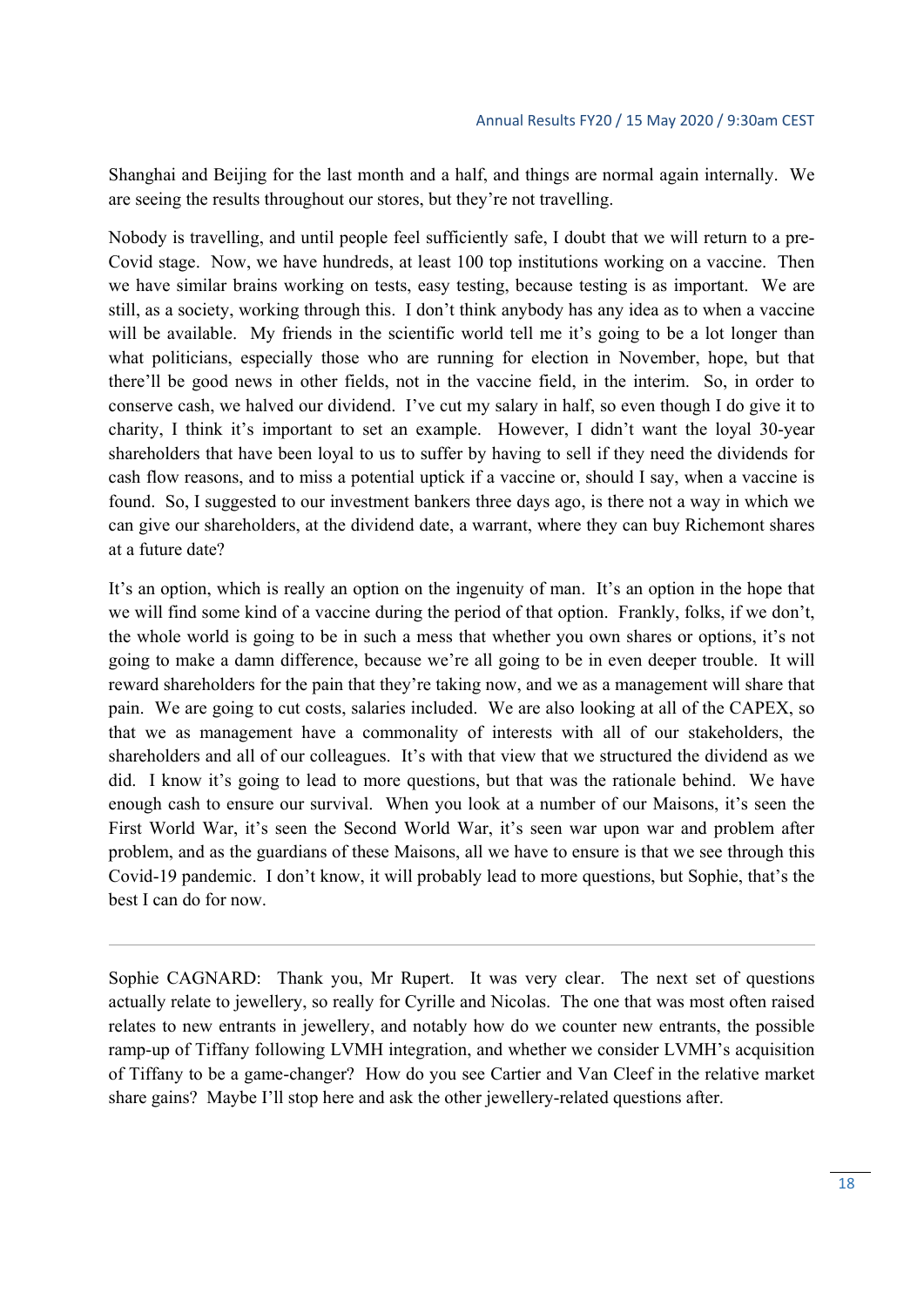Johann RUPERT: I will just start by saying that we were obviously offered Tiffany as well, and when you look at the free cash flow of Tiffany, Van Cleef's free cash flow is higher than Tiffany's free cash flow, but I'll leave it over to my colleagues to discuss the potential of new entrants.

Sophie CAGNARD: How do you counter them, basically?

Johann RUPERT: I think if you have a look at the online sales, or sorry, the auction sales at Christie's and Sotheby's, you will invariably find that the items that attract the most demand and desire are Cartier and Van Cleef. Recently, they sold a *Tutti Frutti* bracelet for \$1.3 million online, and I would say until we see some of the new entrants having such a demand, it's not countering them, but it's making sure that we carry on doing what we're doing internally. I'll ask Cyrille and Nicolas to expand.

Cyrille VIGNERON: Yes, I will carry on from there and I will pass to Nicolas. For this question, I think there are three parts of the answer. The first one is that Tiffany is not exactly a new entrant. It's been in the jewellery world for quite some time, and of course, when being acquired by a big group, we can expect that to make more effort to be more competitive. As Johann said, it means that we have to be even more creative, on one side, to develop faster our brand equity, but to continue what we have been doing for many years and for the product line being successful also on the vintage market or the auctions. The other side of the question is that the branded jewellery, especially international brands, is continuously gaining share against the non-branded, and probably with this Covid-19, the smaller players will face more difficulty than the big ones. Probably the share of the branded jewellery will increase after this crisis, and on that, the bigger leaders in the market will be best placed. I think in some way, the outbreak will be quite different, but positive to the branded jewellery as a whole. It's both, in some way, a competition and also it helps to support the branded jewellery, as far as we stay true to who we are and having strong identity in design and in DNA, and on the other side, continue to develop the international brand stature.

The third part, in jewellery, what is difficult is to make some identifiable products, because contrary to watches, you don't put the name on it, and so to find strong, recognisable designs is quite a difficult part. Whether both for Van Cleef or for Cartier, we have both strong icons like *Love* or *Juste un Clou* or *Trinity* and the recently launched *Clash*, which has been immediately recognised and linked to the brand, but also in more collective design like *Panthère*, as an overall theme, or like *Tutti Frutti* as an iconic style, not only one single product, Cartier has many. These are the keys to be successful, I think, in the international market, so we're confident that we can ride through that, the biggest issue being the Covid. After the Covid, probably our situation will be stronger. I'll let Nicolas continue.

Nicolas BOS: Thank you, Cyrille. Basically you covered a bit everything. I think that first and foremost, yes, the branded jewellery has been developing in the last decades and will probably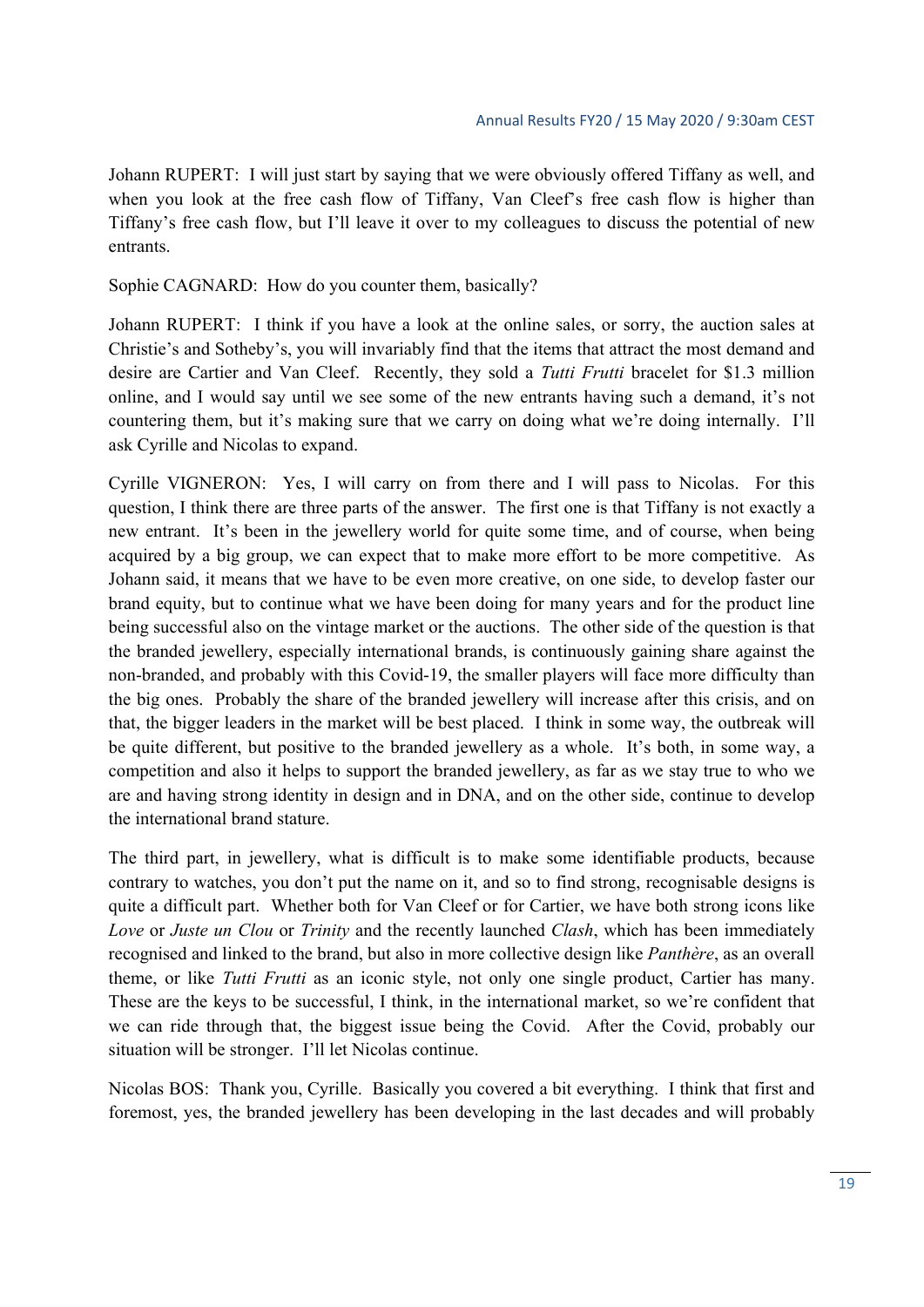continue to develop in the future. There has always been a variety or diversity of players, some more creative, some more local, some more fashion-oriented. There are not so many that have really withstood over time, over generations and over centuries. Cartier and Van Cleef & Arpels are part of that group and we see the long-term value and the long-term appreciation and the way it translates at auction, as the Chairman was mentioning, so we are quite confident there. It's a world with a diversity of players that represent, when they do their job well, a diversity of style, diversity of identity. The stronger the identity, the better the success, and as Cyrille was mentioning, it's always about having a balance between icons, if you're fortunate enough to be a brand with icons, and for Van Cleef & Arpels, it would be the *Alhambra* collection or if we see the *Zip* necklace in high jewellery, and to balance that with creativity like the *Perlée* collection, for instance, that we've been developing very, very successfully over the last few years. New players or acquisitions within that category, we don't consider really that they're going to be a threat to what we do.

Sophie CAGNARD: Thank you, Nicolas. We've got three more questions on jewellery, so let me start with the first one. With high jewellery sales driven by the feel-good factor and by the VIP events, likely to be reduced going forward, do you expect that segment to suffer more than entry or mid-priced jewellery for Cartier and Van Cleef & Arpels in the year ahead? Nicolas, would you like to continue?

Nicolas BOS: Yes, thank you, Sophie, I can. I think that high jewellery has a lot of dimensions. I mean, we're talking mostly about unique, exceptional pieces. They are appreciated as works of art, they're appreciated for their investment value and they're also appreciated sometimes as a beautiful, extraordinary accessory that you're going to wear. In times like that, of course, the investment value, the artistic dimension maybe prevail, and the way we interact with high jewellery collectors and clients, it's true, it's through sometimes very visible, beautiful events, international gatherings, launches, but it's mostly through very personalised, long-term relationships with these clients. These relationships, even in times like these, are kept, are nurtured, are still there. We keep the contact, of course, with these clients and collectors, so there are going to be probably less visible fireworks, fewer beautiful events, but the true relationship and long-term relationship with clients and collectors remains and is probably even stronger than before.

Sophie CAGNARD: Thank you, Nicolas. Cyrille, would you like to add anything?

Cyrille VIGNERON: Yes, I fully agree on that. In this period, and as Johann was mentioning before, people are travelling less, meaning we have to come closer to them. In a period of confinement, it can be, of course, a bit difficult, but as we have the strong customer base and we know them one by one, and we have still a beautiful offer, I think we'll find a way to make it work. For the time being, everyone has to stop and the events have to be cancelled, because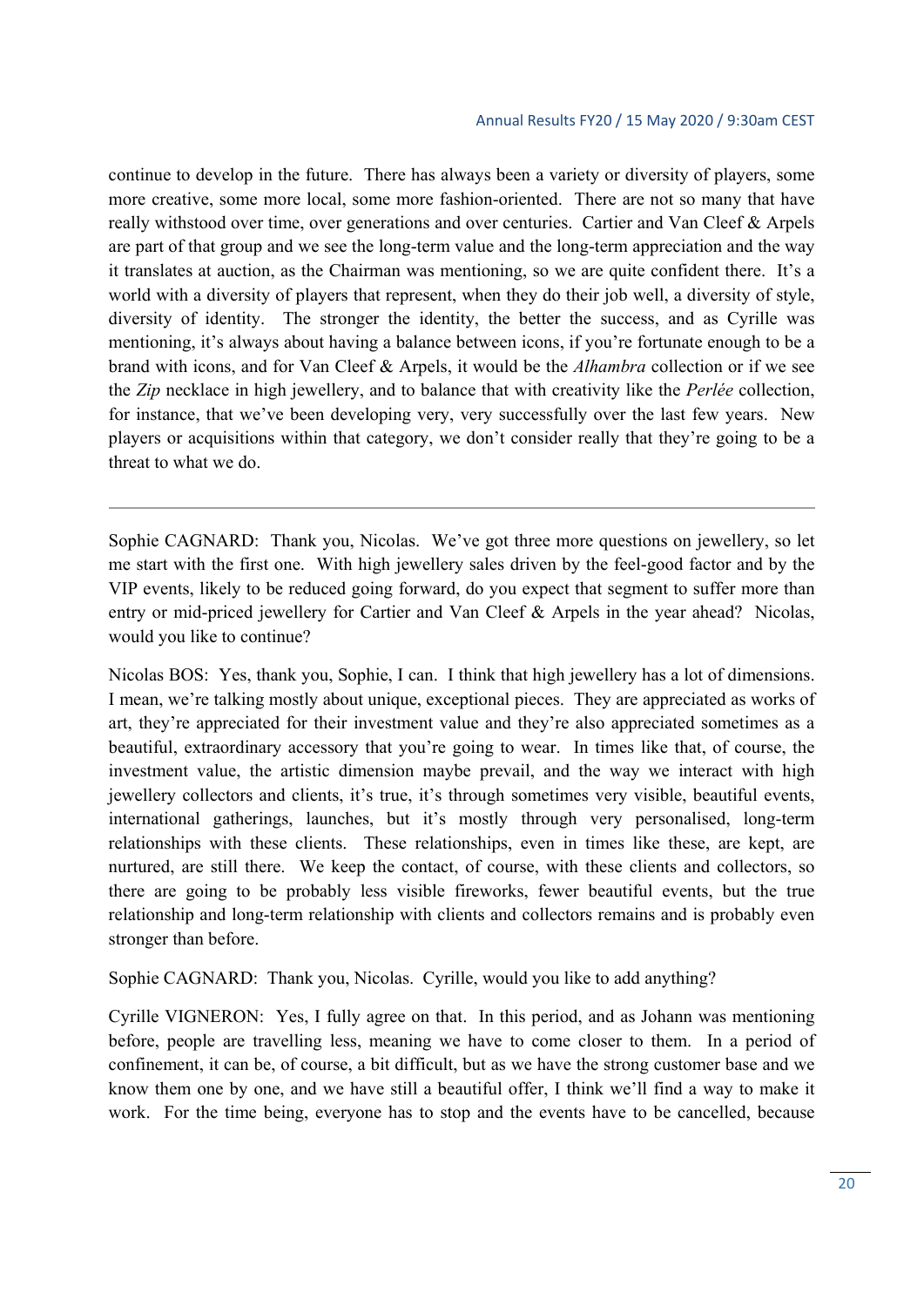there are no public gatherings. It doesn't mean that the interest for the high jewellery will stop, and the one-to-one contact may be even more valid, and that the social occasions, you have things which are more private things, will still be there, but when it's on private, you also still have to express who you are. It's not because there is the confinement that there won't be any more weddings and that there won't be any more social occasions to be together and to appreciate these products, but we have to come closer to the clients on our own.

Sophie CAGNARD: Thank you, Cyrille. The next two questions on jewellery are will price increases be a lever to help offset cost pressures and support suppliers and employees, and if not, is there a need to increase the pace of innovation in jewellery to drive demand and keep up with increasing competition? Maybe the next one might be for Burkhart, not this one, but the following one that I'm going to read, which is given that your two key brands are already posting the highest margin in the industry, will profit growth be driven essentially by top-line growth going forward, rather than margin expansion? The first one relates to the price increases and innovation. Cyrille, do you want to continue?

Cyrille VIGNERON: Yes, if I can start on that. I know I have mentioned that there is a gold price increase, and on that, it will gradually reflect, but to say we have a very large offer which is quite, I think, well-perceived by customers for the value of the design in there, so we don't see it as a big threat for the time being. We have, on the other side, also very, very big movements in currencies, so that we have to adjust in there when the markets are gradually reopening, but it's a normal part of our activity constantly to have the right offer rightly priced for clients. So, currently, we don't see that we have to make massive price increases to face that. It's a normal adjustment, what we have been doing in the past. The most important is to have products which are in desire, and I think we are quite well in there. I had mentioned before about creativity. Yes, of course, we have to develop and to adjust to probably different tastes or aspirations, where things are going to be more subdued and more geared to value for money, but also, again, we have everything in our portfolio. Nicolas, and you?

Nicolas BOS: Yes, hi. I can only concur. I think that as Johann, our Chairman, was mentioning, our customers are not really looking at our jewels for the weight of gold that they represent. They're looking at all jewels for their creative dimension and their meaning, so I think it's even reinforced in periods like that and I don't see either massive price increases becoming necessary in the foreseeable future. Then for creativity, it's quite interesting, in periods like the one that we're going through today, to look at the way houses reacted during wars or very, very deep and strong crises, and there was usually a surge of creativity and a very strong impact of style. If you look, for instance, at the jewellery that was created after the Second World War, it was very much about yellow gold and coloured stones, so pieces that were more discreet, but reflecting a really positive vision of life and an element of luck and celebration of happiness. This is typically the type of value that we're even pushing more in our creations as we speak,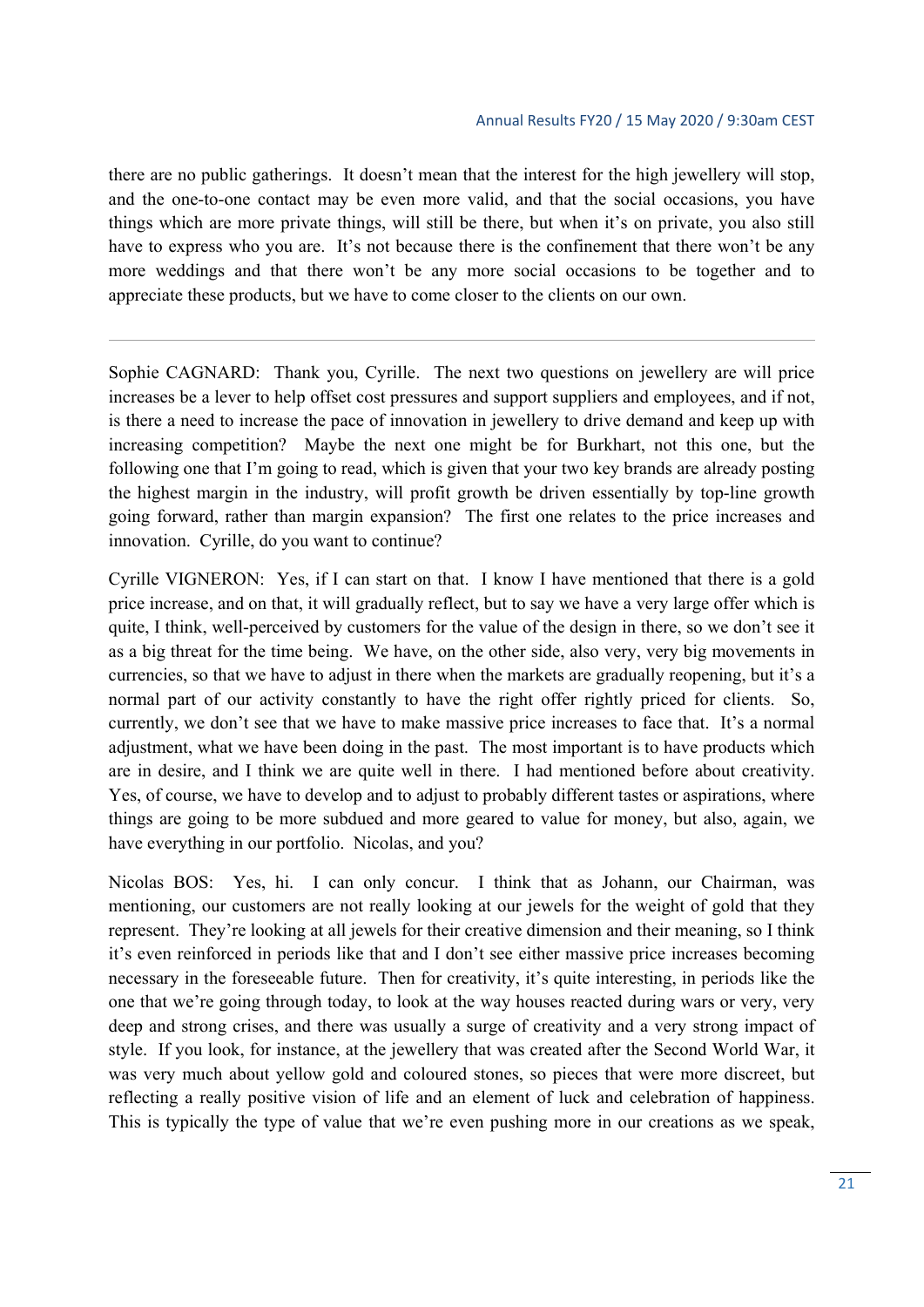trying to reflect also on the evolution of tastes and expectations of our clients when they're facing the drama that surrounds us, and trying to interpret what they will appreciate in the future, in the style and the design. So, this is one way to express creativity and innovation and to adapt to these times.

Cyrille VIGNERON: To continue on that, most of our designs, both for Van Cleef and Cartier, are timeless. I mean, the *Love* was created in 1969 and *Juste un Clou* in 1969, and *Tutti Frutti* in the 1920s and the *Panthère* forever, the part with timeless is that it's contemporary to all generations and basically in all circumstances of their life, so we will ride through that as well.

Sophie CAGNARD: Thank you, Cyrille, thank you, Nicolas. So, the question on jewellery related to profit growth, whether it will be driven essentially by top line or whether we can expect some margin expansion.

Burkhart GRUND: Yes, thank you, Sophie. Just a couple of points that I would like to raise as to this question. Now, if we look at the nature of our, let's say, operating model, it is a model that is today, for the Jewellery Maisons, strongly geared towards our own retail network, which, by the very nature of it, consumes capital, mainly CAPEX for our store network, the inventory that goes with it, and is by nature, I would say, more geared towards a higher fixed cost base and a lower variability of the cost base. That's nothing new, so against that fact, obviously growth is a necessity, and that applies to all the businesses that we have with a big portion of physical retail. So, if we stay fixated on that, that would mean, yes, growth is a necessity going forward. Now, the Chairman spoke about it, or has spoken about it for a very long period of time, that we are going into a new retail environment. One of the underlying fundamentals of the new retail environment or business model is not only serving customers better wherever and however and whenever they wish to be served by our Maisons, but also, and that is what we are experiencing today in China, especially through our partnership with Alibaba, is that it allows your cost model or your cost structure, your economic model to become more variable.

This means that there will, over time, clearly be a shift of resources from fixed resources to more variable resources, which will help us absorb cost pressures better, especially if they're shortterm cost pressures as we're experiencing right now, and it will help us. That's clearly our outlook, to assure growth, but also to assure, over time, margin expansion. Now, there's no guidance here. This is a question of how we structurally view the way forward. Sophie?

Sophie CAGNARD: Thank you, Burkhart. The next questions relate to the portfolio of the Group. How do you imagine the scope of the Group in 10 years and your own succession planning? Also, investors would love for Richemont to be only Cartier and Van Cleef & Arpels. Tell us about portfolio construction and if there's anything you would have done differently. Is there a scenario, an opportunity to shrink the Group to its better-performing assets? Conversely, are you looking for possible targets?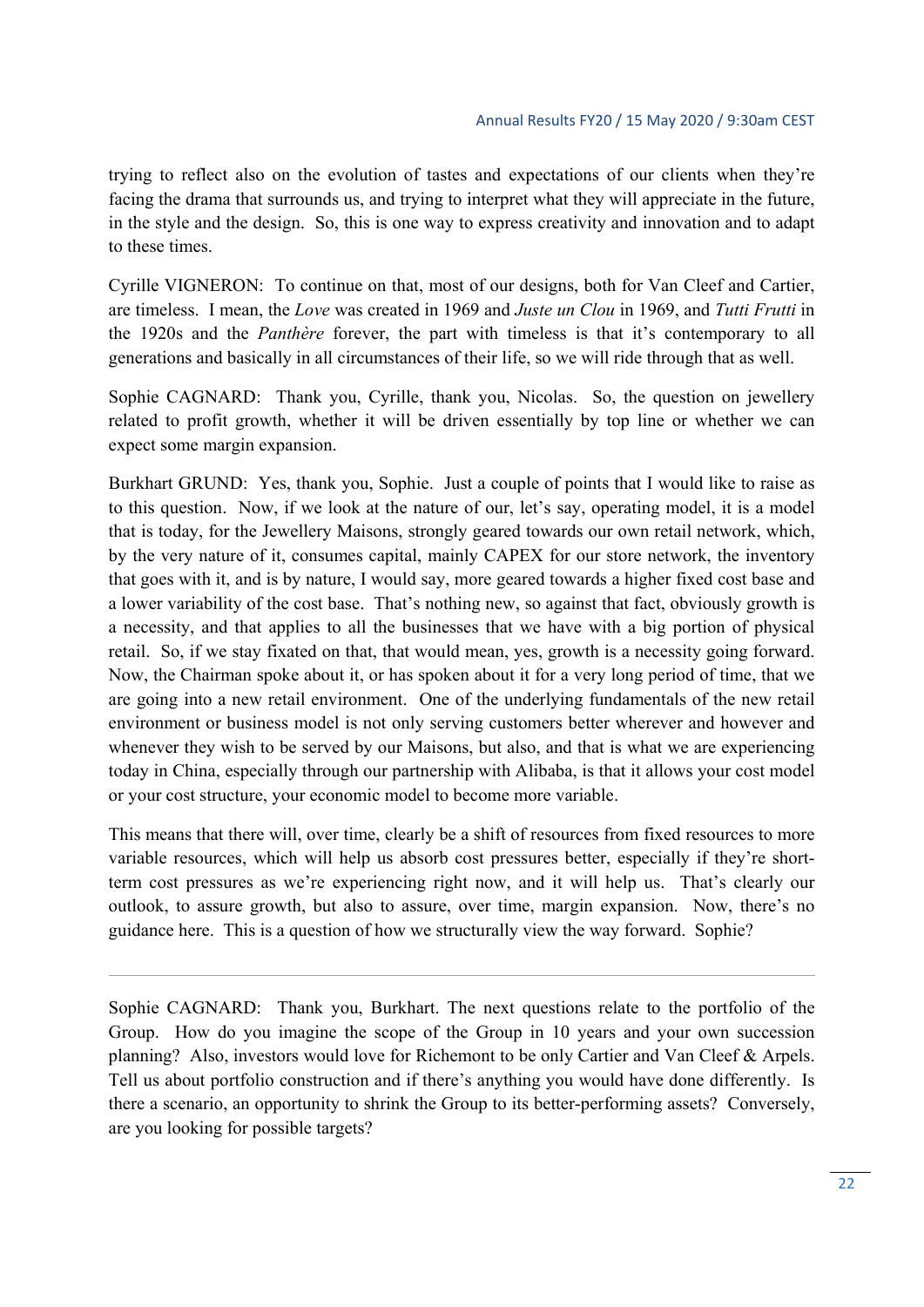Johann RUPERT: The answer is we always look at everything all the time, full stop.

Sophie CAGNARD: Then there's another question on M&A and whether there is a debate at the Board on the opportunity to merge with another industry player.

Johann RUPERT: I think that is best asked from our friend at Bernstein, since I keep on reading that he has information that I don't have access to about various proposals from mergers and acquisitions, etc. We have got no intention of merging or being acquired.

Sophie CAGNARD: Thank you, Mr Rupert. Actually, to be fair to Luca, that came from two other brokers, but the one I'm going to read actually came from Luca.

Johann RUPERT: No, but the one that's always given me the heads-up what we're about to do that I don't know about, it's always been Luca.

Sophie CAGNARD: Okay, so the question from Luca actually relates to our critical mass in F&A, in soft luxury, it will mean fashion and leather goods, and whether we have any strategic plans, basically, to make an acquisition, I would think, looking at the question.

Johann RUPERT: It's a very good question and something we have been discussing, obviously, regularly. Right now, I am extremely glad that we are not very heavily exposed to fast fashion. I think the problems that we had in our supply chain with watches three, four years ago, before, luckily, we cleaned everything up, to the extent that up to 15 January this year, our watch division was really the key leading performer, I just am glad that we are not caught in that horrible situation where the inventories for the fall and winter season are nowhere to be found, they're not in the market, and the stock that is there will be viewed as old stock. So, in a sense, thank God we weren't as successful as some of our competitors. However, I do believe there is going to be a re-look by society at our habits that we've developed of turning what should be consumer durables into consumer disposables. This idea that you just wear a fall season, and then next year, you get another fall season, and you get the new cruise line and you get this and that, I'm not sure that people will not look back in decades ahead, look back and say, 'What were these people thinking, buying and throwing away to such an extent?'

This is across all product categories. I think our habits have been wasteful as a society. As I said earlier on, if you take every human being alive today, every single one of us, and you pack us in like sardines, we will easily fit in one cubic kilometre. Yet we carry on consuming all the raw materials, we carry on as if there is no global warming, we carry on polluting the oceans, cutting down forests, and maybe nature gave us a good pause, so that we can look at some of our habits as human beings. I think that will guide consumers and it's certainly going to guide us at Richemont.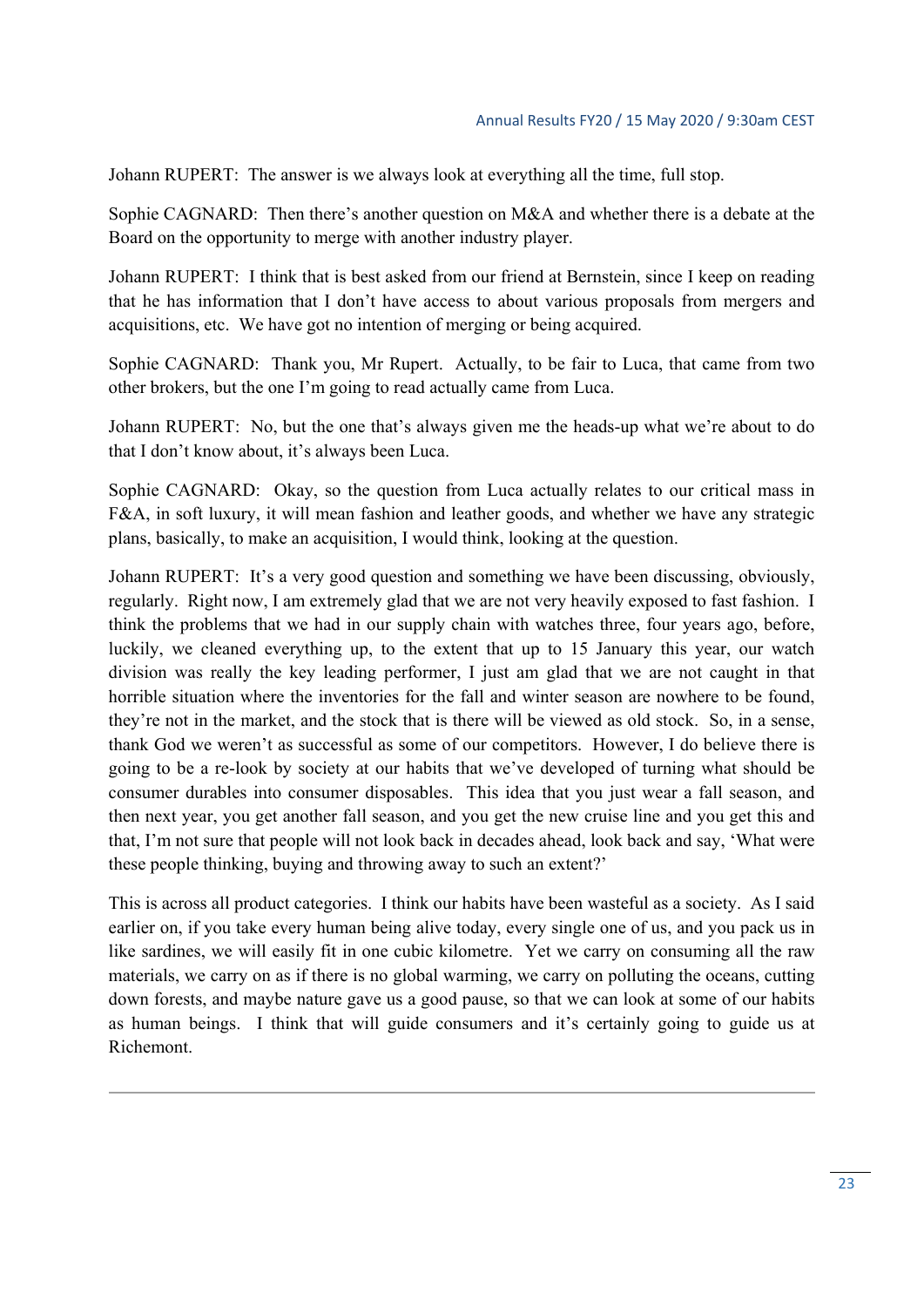Sophie CAGNARD: Thank you, Mr Rupert. The next question relates more to wholesale, maybe fashion, but I would think also watches, whether we can comment on the situation at our main third-party dealers and share feedback on potential order cancellations, inventory buybacks, if any, and whether, post-Covid-19, we will need to close down wholesale doors further, following last year's closures. Might be more for Jérôme.

Jérôme LAMBERT: Yes, I am. Just when it comes to inventory, the first fall for the inventory is the one for the watch activities. We introduced, two good years ago, three years ago, our system that is called Booster, that is giving us the opportunity at Richemont to know, every single month, the evolution of our sell-out or to know the evolution of the stock. The supply chain of the Maisons is being adapted to this sell-out and we've transformed our system. It was a long transformation and move from a sell-in logic to a sell-out logic and to a true demand supply chain-driven approach. So, as Johann was saying earlier, that adaptation, that took quite a lot of energy, has given us the opportunity to have an industrial approach, which is what we call internally Follow the Trend, where we, on a weekly basis, adapt our output. Here, the risk is very much under control and the stock level end of March, compared to one year earlier, has not significantly evolved, so that's the biggest and first take-out.

When it comes to soft luxury, we have been as well focussing on the stock evolution for Maisons like Chloé, so Chloé being very much active in having a very strong stock management. You see it in the numbers that Burkhart was underlining, where the Fashion & Accessories Maisons have reduced their consumption of cash, so you can imagine if they could do it internally, they had to have the same level of discipline externally with the other players. There, the process is less organised and systematised than the other one. Finally, when it comes to inventory, again, the new retail dimension is the next challenge for us, because within new retail, we have the omnistock, and with the omni-stock, it is the full availability of stock in a given time through any device, any location and through any channel, which is our next challenge, which gives us the opportunity, throughout the crisis, to have even more availability on those stocks. Today, we have a good control. What we want to have through the good control is a good availability of our stock anywhere, any time and through any device. Thank you.

Sophie CAGNARD: Yes, thank you. Another question related to gross margin and basically inventory, so I think it's more for Burkhart, whether we've booked any major provisions at the end of March '20 and what measures are we taking to protect gross margin? That was in relation to potential excess inventory in hard luxury at YNAP and the fashion brands.

Burkhart GRUND: Yes. Thank you, Sophie, for the question. Let me just add to or build on what Jérôme just spoke about. If we look at our inventory position, I think, and we've had many of those discussions over the last few weeks, we are extremely happy now that we have, very early on, addressed-, and you remember the heat we took for that over the last few years, when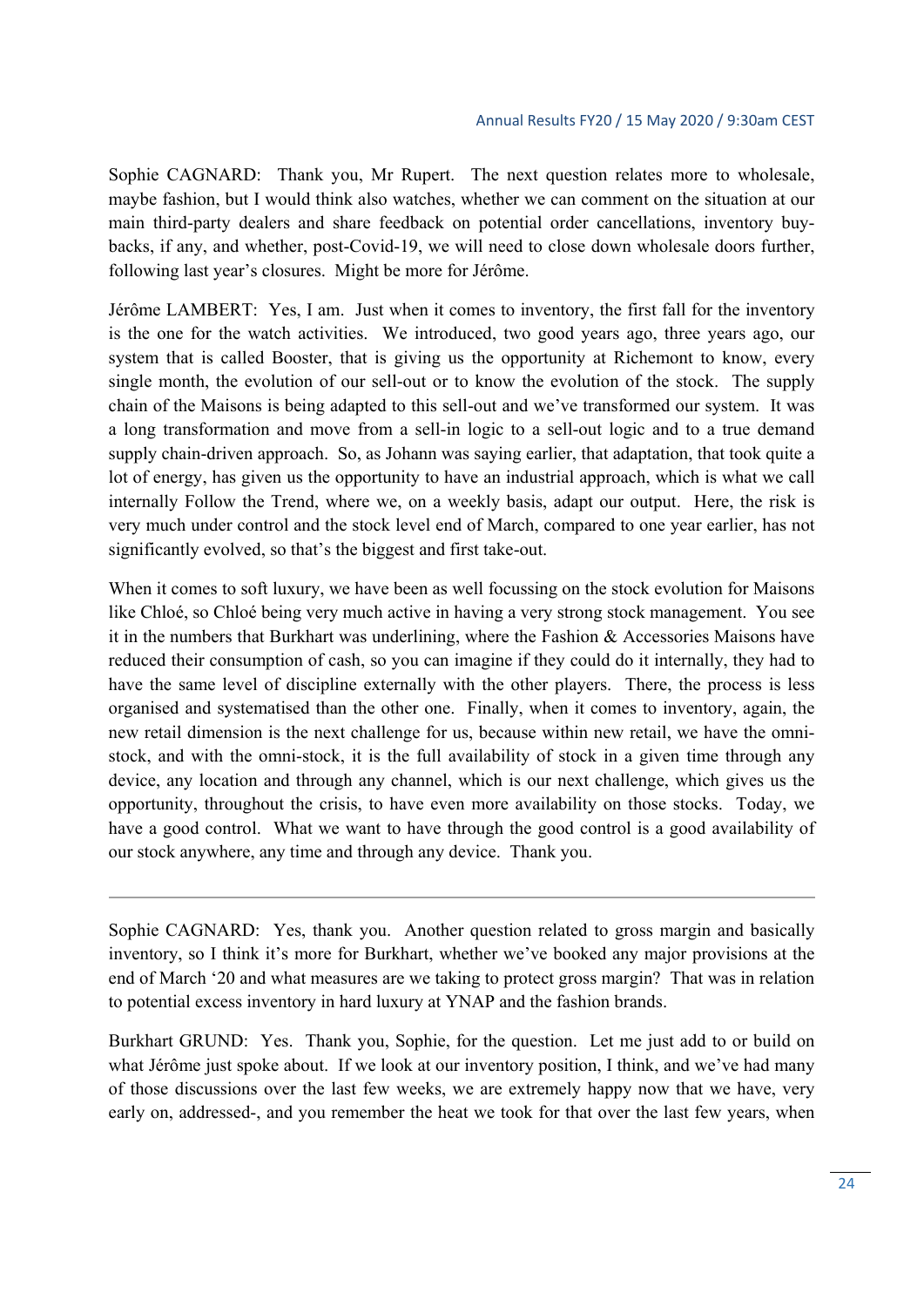we addressed the inventory situation on the watches side, in the trade, but also in our own inventories. That went all the way through flexibilising the manufacturing side of it, to really reorient all operations towards true demand, true end customer demand. We're very happy that we did that and we're very happy with the inventory position we have in Specialist Watchmakers, because it reflects the business development that we've seen and were able to flexibly adjust towards the end of the year, towards the fourth quarter, which, by the way, was not just the fourth quarter. We started early on, because already in summer, when we saw the significant disruption that we've seen in Hong Kong impact the watch business, we immediately addressed the resulting inventory questions.

On the, let's say, Fashion & Accessories business, and we're exposed to that both directly at our own F&A Maisons and through our Online Distributor, YOOX NET-A-PORTER, there has been very strong inventory discipline. Inventory levels have even come down at YOOX NET-A-PORTER in terms of coverage, so there has been a very strong focus on that. Once again, the mantra that we're talking about is true end customer demand, so we're happy on that. The inventory position is constantly and consistently assessed. Inventory coverage rates are virtually flat compared to the previous year, so I take that as a good sign of good reactivity. No need, at the present time, to worry about that. For us, obviously this is a constant monitoring process. Gross margin was, I would say, more strongly impacted on the Online Distributors side. We've talked about it in the past. There has been a lot of pressure on the commercial margin, due to the very competitive pricing environment. YOOX NET-A-PORTER has suffered from that, but has also taken a stand to not follow through with the same pressure that we've seen from the market side, because the long-term relationships with the brands that are distributed through YOOX NET-A-PORTER's platforms and YOOX NET-A-PORTER's own brands have to be protected. The basis of their success is the healthy relationship with the brands that they distribute. That's why, at a certain point, they took a stand.

So, we've had margin pressure throughout the year for YOOX NET-A-PORTER, and that is the biggest element that has led to a relative dilution in the gross margin. The Group Maisons' gross margin, as we flagged in the investor presentation, has remained strong at 66%. There is a bit of impact from the FX side, obviously, due to the strengthening of the Swiss franc. There's also a bit of effect from the strengthening of some of the raw materials that we use in watches and in jewellery, especially gold. We talked about that. My jewellery colleagues have commented that for the time being, they've been able to absorb that without having to resort to price increases. So, I'd say for the time being, and especially reflecting on the situation in which we are, we are quite content with what we have achieved. Now, obviously we are still in the same situation and the efforts have to continue. Sophie, back to you.

Sophie CAGNARD: Yes, thank you, Burkhart. So, the next questions relate to the clientele, especially Asians. So, are we concerned about less balance in our revenues going forward, with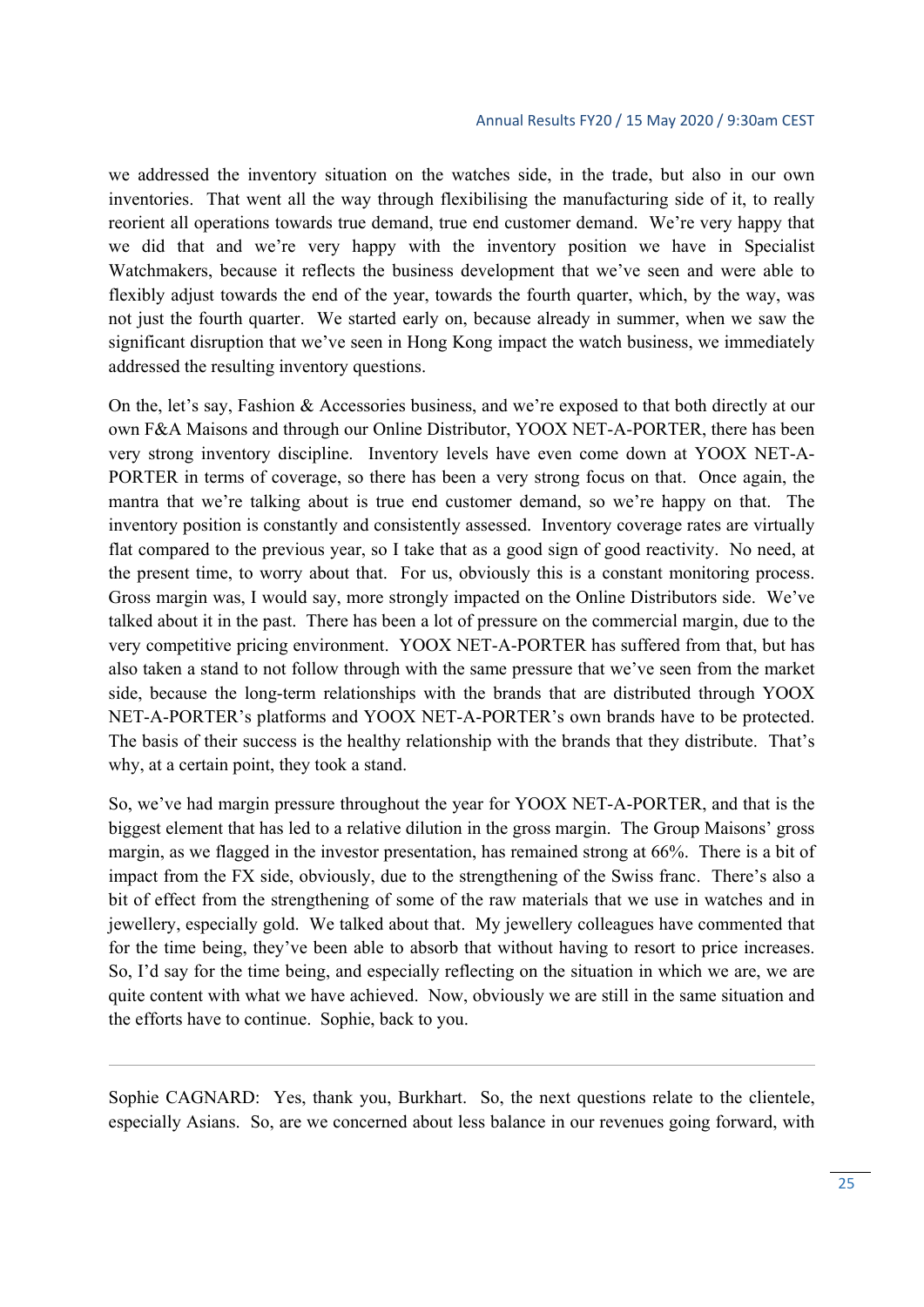an ever more dominant Asian client base? What are the risks and how do we address them? Another question related to it, more specifically to the spend in China, which tools are we using and what are the prospects, in our views? Thank you. So, who would like to address this? Mr Rupert? I don't know whether it's Cyrille or Mr Rupert.

Johann RUPERT: Let somebody else answer for a change.

Sophie CAGNARD: Cyrille, would you like to answer?

Cyrille VIGNERON: I can comment on this one, yes. So, as I say, there had been, from also the past years, a reduction of price differential, making that we had a rather solid customer base locally in every region, and of course, also a travel retail network. What we see now is that the Chinese are travelling less, so they are buying more in China, because we have a strong presence in China, both in retail and e-commerce presence in there. We see things doing very well with Korean domestic while the Korean duty free is not there, so in some way, we have a broad base, which was already geared to local clientele and supporting them wherever they buy. In some way, we are less exposed compared to those who are only targeting the travelling customers when they are in trouble. We know that some of the brands were having very, very low prices in Europe, just to attract customers to come and buy there, and had a substantial part of business there done with customers coming from abroad.

So, I think we are less exposed than some others, because we can address customers wherever they are, again, with the policies we had to try to develop customer bases wherever they are, and also to treat them wherever they buy, and we continue to do that, adjusting to the new world.

Sophie CAGNARD: Thank you, Cyrille. So, looking at the next questions, let me go down the list, regarding distribution, more specifically for watches, are there more changes to come to positioning and distribution in watches? Jérôme, would you like to reply to this question?

Jérôme LAMBERT: Yes. I think that when it comes to the watch distribution and the watch offer, the first element that we see around the collections is what my colleagues said as well for jewellery, the importance of iconic lines. We see that the iconic lines of the Maisons, Pilot, Reverso, names along the Maisons of Richemont have been stronger and stronger in the last few years and are the ones that will be the ones that benefit the most or are already seeing the best and will show the best resilience over the period. Between the quest for value and the recognition effect that these iconic lines have, they definitely are very strong. These iconic lines are also the lines in which our Maisons are expressing their true DNA, and expressing yourself through your iconic lines can mean as well a lot of creativity and a lot of reinvention. Again, you see Reverso at Jaeger-LeCoultre as being a line continuously reinventing itself decade by decade, and getting more and more value and success.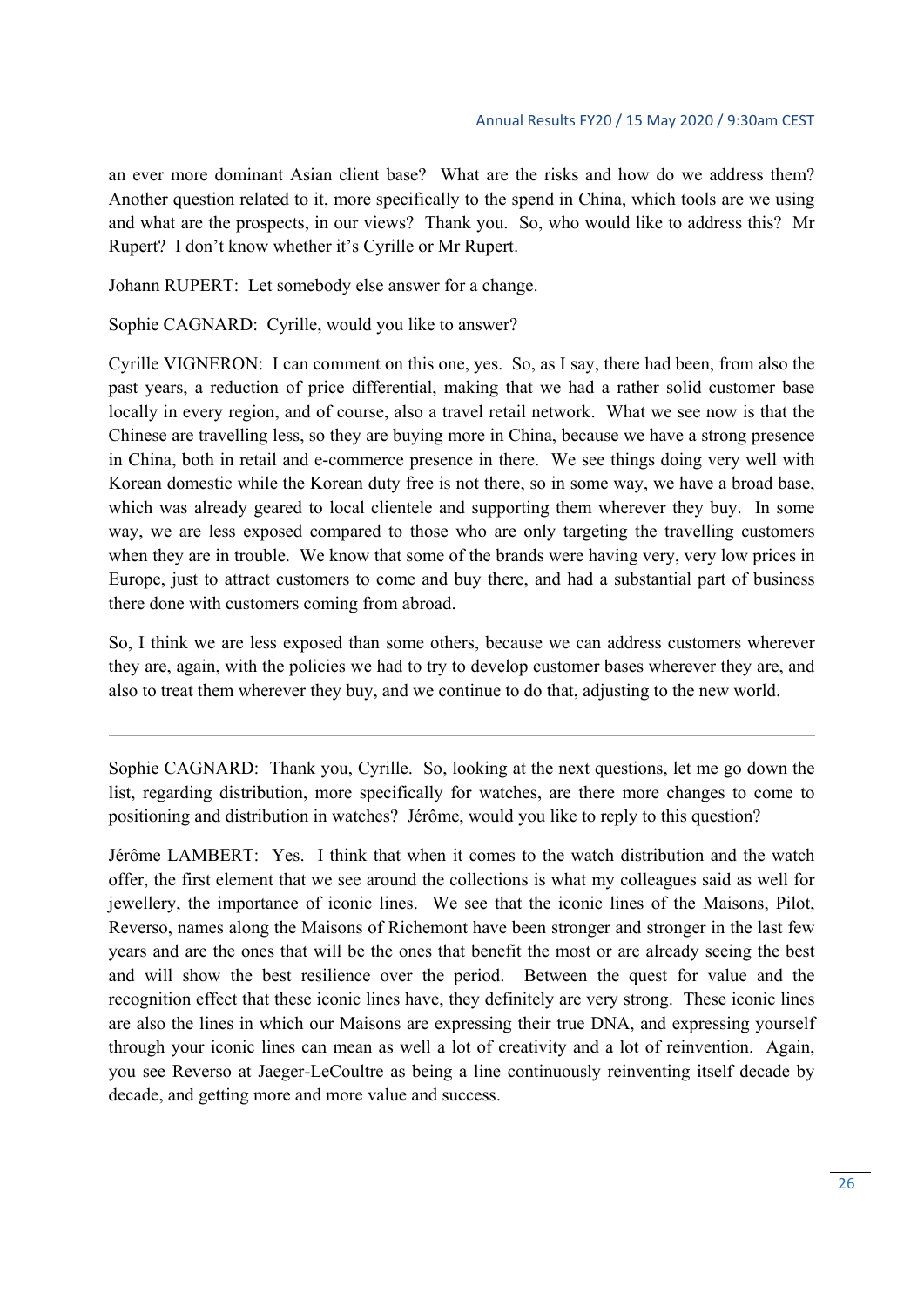When it comes to the distribution channel, the watch distribution will probably see, and we have seen it throughout firstly Europe in the last three to five years, a consolidation of the distribution. We see that the big wholesale channels are representing a larger and larger share of the business itself, and the USA is a little bit more fragmented, there are a little bit more doors, but it follows roughly the same trend of consolidation. It offers us, this consolidation, also some opportunities, because it helps us to build strong partnerships. It's important to maintain a strong presence and local anchoring, and that we can do only over the time, and the consolidation that is happening is helping us in doing so, so external partnerships, external boutiques that are being developed with these strong partners are reinventing wholesale. Here, there is no opposition with the model of new retail, because these shops can be very much part of the omni-stock model. Throughout the extension of guarantee of last year, that you probably remember, there is also an opportunity to create with the partners a better service for the end client with them, and to entertain a longer relationship with the client, including them into the cycle of service and value creation. Thank you.

Sophie CAGNARD: Thank you, Jérôme. While we're still on watches, so a bit of a provocative question, how do you explain that only three to four privately owned brands have captured nearly 100% of the industry growth over the past two to three years, and why should it change going forward?

Jérôme LAMBERT: As numbers are not really given on the market, the question is asking to make a comment on numbers that are not published. So, if somebody has a market share presentation, then it would be very interesting. If we speak from demand, there are some indicators that are very valid, that are the number of products that are offered in grey markets, the discount rate on the products. What we have seen over the last years is there's a constant decline on this element, so it means somehow the capability to better capture, a better capability to capture the demand of our end consumer, and again, that's what we want to do and what we aim to do. If you see the development of our Maisons these days, and we speak a lot from China, but we can also, and Cyrille did it, speak from Korea just now, you will see there the presence of our Maisons, their extension. It's not a big secret to say that three to five years ago, a big part of the business done in Europe was not done with the end consumer of Europe. A big part of it was re-exported in other parts of the world.

The decision that we took to stop it and to focus locally in each market and on serving and developing our capacities and presence in the markets where we had a strong development in terms of demand, such as China, has given us the opportunity of capturing a real better part of it. I won't say that three Maisons have captured everything and the other ones have not captured, and I don't know the other ones, but when it comes to Richemont, we have more end clients today than we used to have before.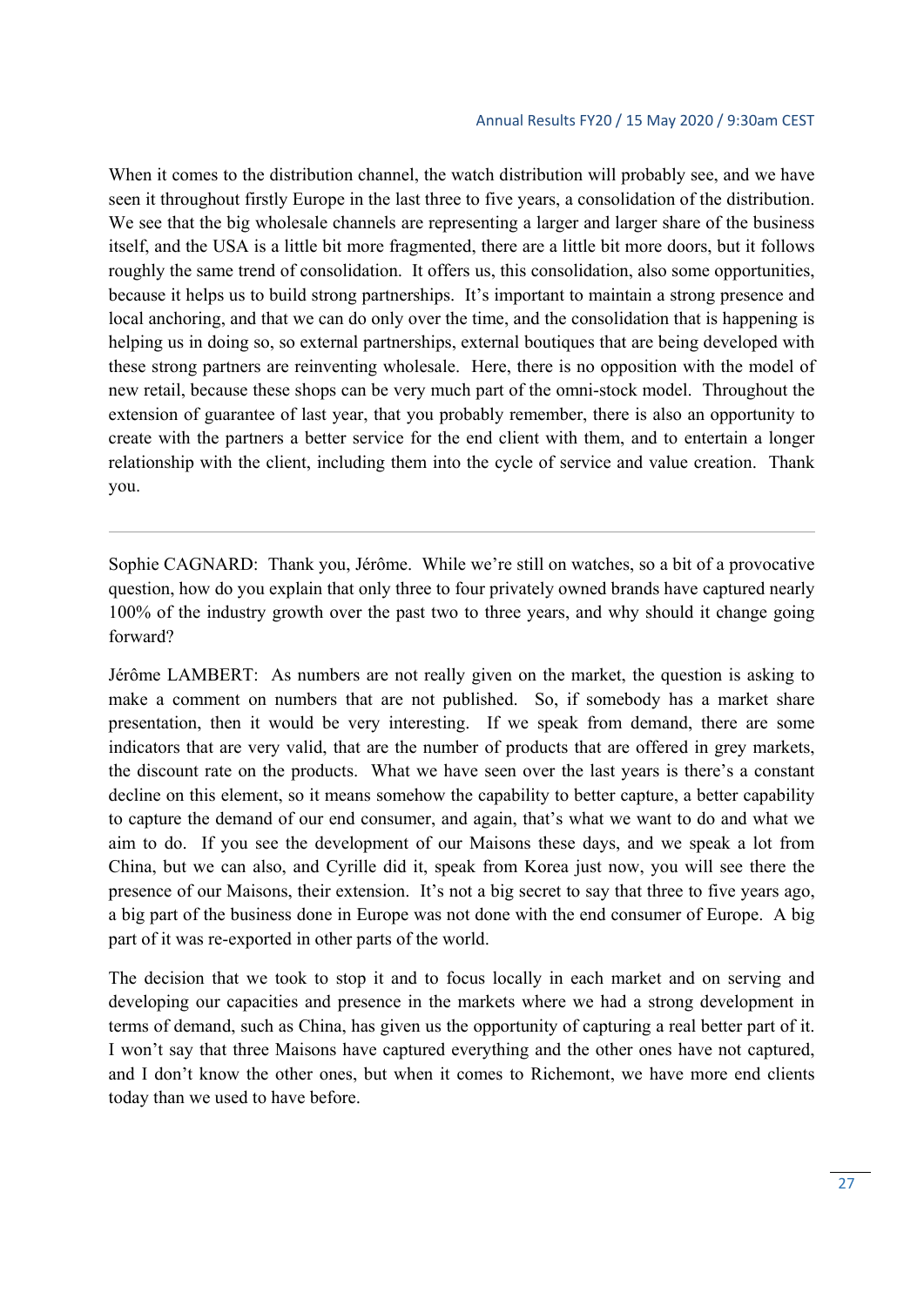Sophie CAGNARD: Thank you, Jérôme, and the next question relates to Watchfinder, whether we can comment on the performance of the pre-owned market for watches in the Covid-19 environment, and whether Watchfinder benefited from it.

Jérôme LAMBERT: I may give an answer on that, Sophie. That's an interesting market, and again, it's part of giving more service to the clients of high-end watches. A long, long time ago, clients used to buy one watch, then they started to buy more watches, more than one watch, and therefore comes a dimension and the necessity to have more fluidity in their collections. What Watchfinder is integrating is somehow a reduction of friction in that new ecosystem of owning expensive hard luxury goods like watches. Since the start of COVID, we had the first two weeks, Watchfinder being very present in the UK, so what I would say is it's primarily representing the UK and Europe, we saw first two weeks of decline and then we saw a very strong rebound of demand. Today, in the digital segment, on the digital offer and network, Watchfinder is growing. Somehow the attention to the watches that you are looking for, collectors and lovers of these watches, has not been diminished. Of course, the shops that are closed are not operating, but the e-commerce digital part is very active.

Sophie CAGNARD: Thank you, Jérôme.

Jérôme LAMBERT: Thank you.

Sophie CAGNARD: The next question, I think is for Mr Rupert, basically whether we're satisfied with the progress made thus far, and the fact that we were stating, three years ago, that Richemont needed to be ahead of the curve, whether we think we are ahead of the curve and how is Richemont going to navigate big uncertainties from here?

Johann RUPERT: You know, when we used 'ahead of the curve', I never thought we'd see a Covid-19 and the famous curve, but our curve that we said was that we wanted to find out the true demand. We cleaned up the watch business totally, and we downsized, right-sized our watch business so that our sell-in would be less than our sell-out. This led to a very good period up to around about  $15<sup>th</sup>$  January, so I'm very happy that our watch business is in a very good position. As for being ahead of the curve, our goal is still to move as much of our fixed cost into variable cost. We have managed to put on very important new leases with no minimums, but we're profit sharing, which I don't think any of us should mind, because it moves the operating leverage in the right direction. We have embraced, and will continue to do so, new retail, and as we said earlier on, I guess in 10 years' time, those of us who are still around here, or those of you that are still around here, will be asked questions, 'How is your offline business going?' So, yes, we are moving in the right direction and we will try and continue. For instance, during the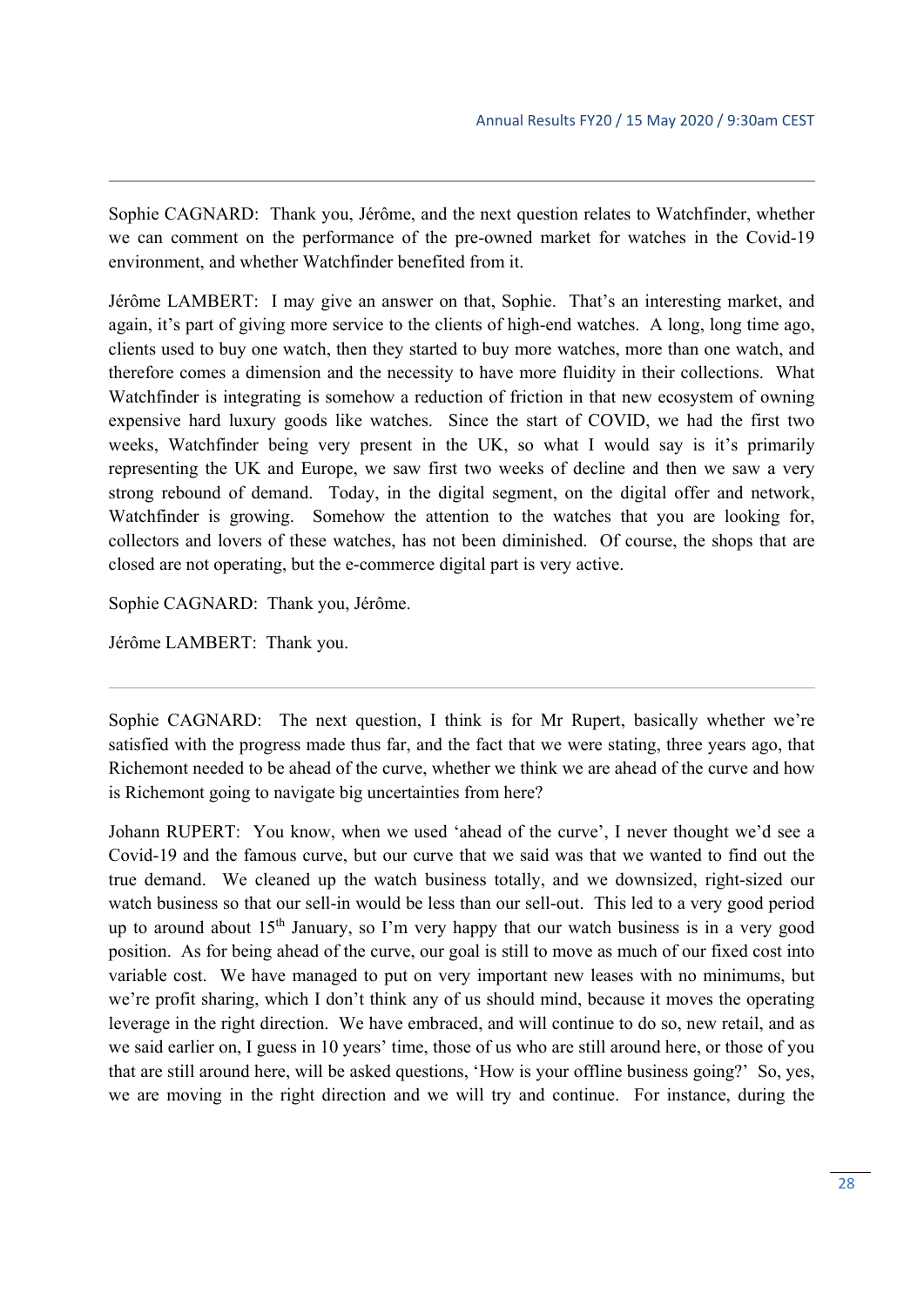Chinese lockdown, the one thing we carried on doing was to support our Chinese progression, broadly put, our Chinese new retail business.

Sophie CAGNARD: Thank you. The next question relates to travel retail, and also our stake in Dufry. Basically, what is the stake in Dufry as of mid-May, what is the future of that investment, and how we see the future of travel retail?

Johann RUPERT: Jérôme?

Jérôme LAMBERT: Yes. Johann was referring to the business until 15<sup>th</sup> of January or  $20<sup>th</sup>$  of January for the watches, where indeed, we were surprised by what was happening in Wuhan. For travel retail and Dufry, we had the same path. We are growing our business. Our sell-out business was growing over 30% between Dufry and Richemont, so it was a very significant step. We managed to open significant shops with Dufry in China with Cartier and Montblanc, for example. We had a strong development of the presence of Montblanc in travel retail with Dufry, with a strong sell-out performance, again, over 30% of growth. Until end of January, we were progressing well on our roadmap. We all know in between what happened with travel retail. Said that, it may take a little bit of time, but when it comes to aggregation of clients and physical aggregation of clients, we know that airports and new transport ways will continue to be important. A good demonstration or good proof of it is again probably China. In China today, the inside China travel retail is progressing extremely well, extremely quickly. The Sanya Bay Area statistics that we saw a couple of days ago were showing that basically everything was booked for the next 12 or 18 months, and the activities in travel retail there are progressing. Watches & Wonders will have a presence there, but many other luxury Maisons, not from our Group, will be present there and will organise Pavilions and presence. So, there is a new travel retail which knows a new geography that is taking place. We have to further work in time, and for sure, when we speak from reinventing the distribution, it's also true for the way we distribute our products, including watches, and the possibility in future to reinvent our multi-brand shops with Dufry in this point of aggregation of traffic is definitely very important. That's a three-, five-year view when it comes to what we can build together there.

Burkhart GRUND: Yes, Sophie, and on the other element of the question, or the other part of the question, our current stake is 8%. We had acquired 7.5%, and then due to the share buy-back and subsequent cancellation of the shares done by Dufry over the last two years, our stake went slightly up to 8%, and that's where we are standing today. Back to you.

Sophie CAGNARD: Thank you, Burkhart. There's a question from a South African analyst for Mr Rupert. Does Mr Rupert foresee a world with stricter travel restrictions such as visa health certificates of some sort imposed by countries?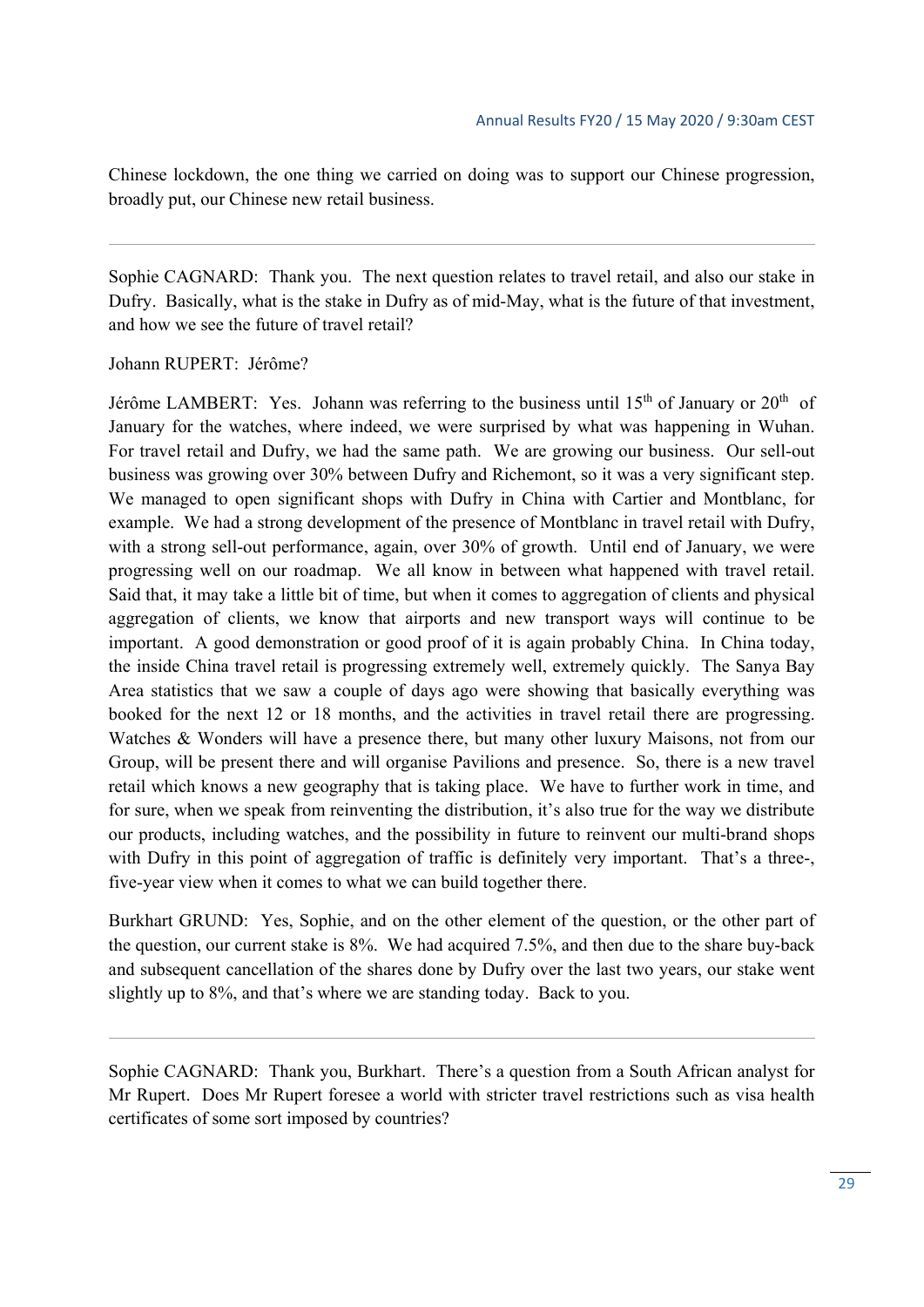Johann RUPERT: Yes, it's a very good question, will we have Covid-19 passports? I think I'm probably the only one old enough to remember that those of us from the so-called colonies, India, etc, South Africa, had to travel with yellow fever certificates. Without going into details, I do believe that, pretty soon, we will have kits available where testing will be quicker and immediate. There are various projects on the go. because I do not believe that airlines can function, and restaurants, etc. That's what I alluded to when I said testing will be critical. I think it already exists. I don't think you'll get into China or New Zealand without some form of proving that you don't have the virus, but how and in which form, I'm not sure.

Sophie CAGNARD: Thank you, Mr Rupert. We don't have so much time left, so looking at the other questions raised, there were quite a number of questions again around e-commerce, and if we can maybe provide an update on, that was partially answered already also during the presentation, but on the transformation of our e-commerce platforms, what we think that we can deliver in the year ahead and any updates on our synergies on e-comm, thank you, including expansion plans in Asia.

Jérôme LAMBERT: I can start to give a first part of the answer, Sophie. So, when it comes to our platform, the first part is the replatforming work at YOOX NET-A-PORTER. MR PORTER was successfully achieved. Now we are working on NET-A-PORTER itself and the team is working on, within that replatforming, to introduce localisation of NET-A-PORTER in new geographies, which with each time will bring another dimension and a direct positive impact on client reach, which was not done before. Yes, confident enough now to add a new dimension to the replatforming, so that's one positive thing. Second one, when it comes to synergies, yes, indeed, we announced it two years ago that making a better use of the technical platform of NET-A-PORTER, namely the OFS one for our Maisons. The OFS one is the one that has covered many Maisons within the luxury industry, and many of them in the Kering environment, so there, we had already three Maisons with dunhill, Chloé, Alaïa. Montblanc will move there before the end of summer. It will give the opportunity to the Maisons to have a much more modern platform and to have a front end much more adapted to client needs and to cover a new geography. Then we follow the steps one after the other, so that's on one hand.

The other hand is the all deployment of distance sales within all our network, and Richemont has a chance to have built now, years ago, a very strong network of call centres. We have hundreds of colleagues working in our call centres, giving a very high level of service, and as said, having an informed force, in particular now in the US, to maintain a high level and qualitative service. So, here as well, we accelerate. All our watchmaking Maisons will be e-commerce active until the end of this fiscal year, which is a major acceleration. So, in a nutshell, we can say that all what we had in the pipe for the next few years, we tried to encapsulate now in less than 18 months. As Johann said, the investment in new retail has not been cut. On the contrary, they've been our primary focus, to maintain and to accelerate the transformation. Thank you, Sophie.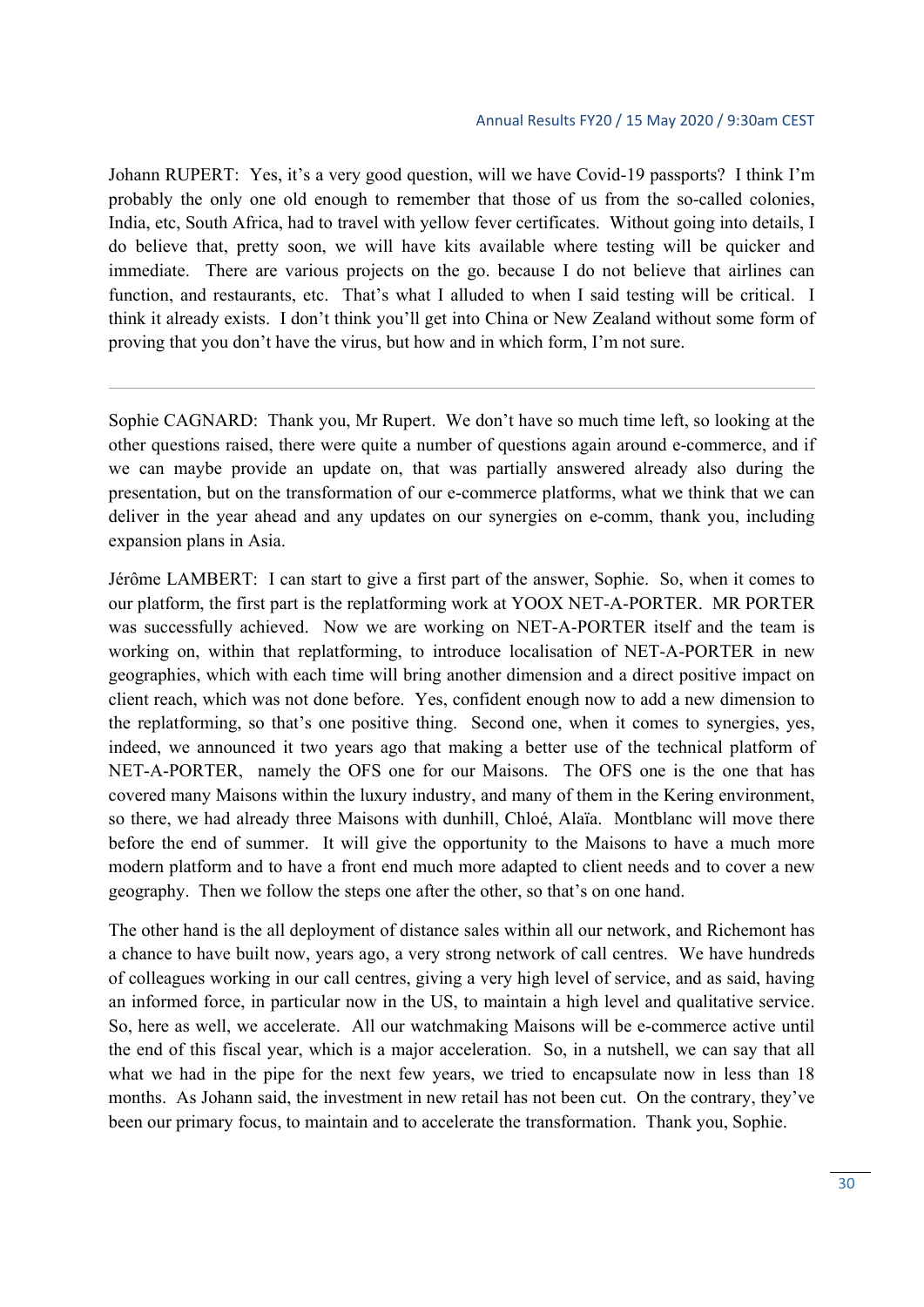Sophie CAGNARD: Thank you, Jérôme. To continue on that subject, you partially also answered, can you please give us an update on the JV with Alibaba in China, what has worked well and what has proved challenging so far? Could you share your long-term vision for that business from a top-line and profitability standpoint? Thank you.

Jérôme LAMBERT: So, I will stick to what has been done so far, because it has been quite a journey. Johann launched the JV in November one year ago, so that's only 15 months after, or 18 months, 15 months after him shaking the hand of Daniel Zhang to launch the operation. Remember that we launched it six, no, less than nine months after, in September, October. In between, it indeed progressed very well. We have more than 165 Maisons already active on the system. We will have, for fall/winter next season, again, another 20 to 30 Maisons to join, and very significant names. What is very interesting in the case of FENG MAO, because it's genuinely started now, is the bigger presence of hard luxury goods. We are currently at 10% of our business, which is very high, within FENG MAO. The role now and the importance of FENG MAO in the Watches & Wonders launch and all this digital I mentioned is very important for what we can do there. So, it's, yes, indeed, progressing very well, more and more Maisons joining, and a very strong team, to the point that we will make a local buy, a local video, local content production in the next weeks and days to come. We just built a studio for that locally, and with the set-up of the technical partnership, this famous TP, that's a very agile set-up, so it's progressing at the right speed. Even the Covid time that has been somehow freezing the activity during four to six weeks has been completely absorbed, and when we are back on track with events compared to the agenda that we set ourselves. Thank you.

Sophie CAGNARD: Thank you, Jérôme. It's already 11:30, so really no time, unfortunately, to take questions from the phone. Two questions, one is very short. What is the percentage of stores, manufacturing sites and distribution centres that are currently closed across the globe? The next one, and last one, will be whether you can provide an update on new management for the F&A area, and notably, how is Mr Bellini fitting with Chloé, for instance? Thank you.

Jérôme LAMBERT: Sophie, I can start to give some information on the percentage of manufacturing and stores that are open. Today, when it comes to manufacturing and to facility sites, we estimate that we have up to 78% of our facilities that are open. They are not all producing at 100%, but we're at 78%, so our manufacturers are open at 40% when it comes to that. When it comes to the distribution view today in our so-called heatmap, we have today 40% of our distribution that is open, when we take retail and wholesale. Retail is more open, now we are up to 55%. Then if we mix retail and wholesale, we are at 40% of opening.

Sophie CAGNARD: Thank you, Jérôme, and on the F&A question?